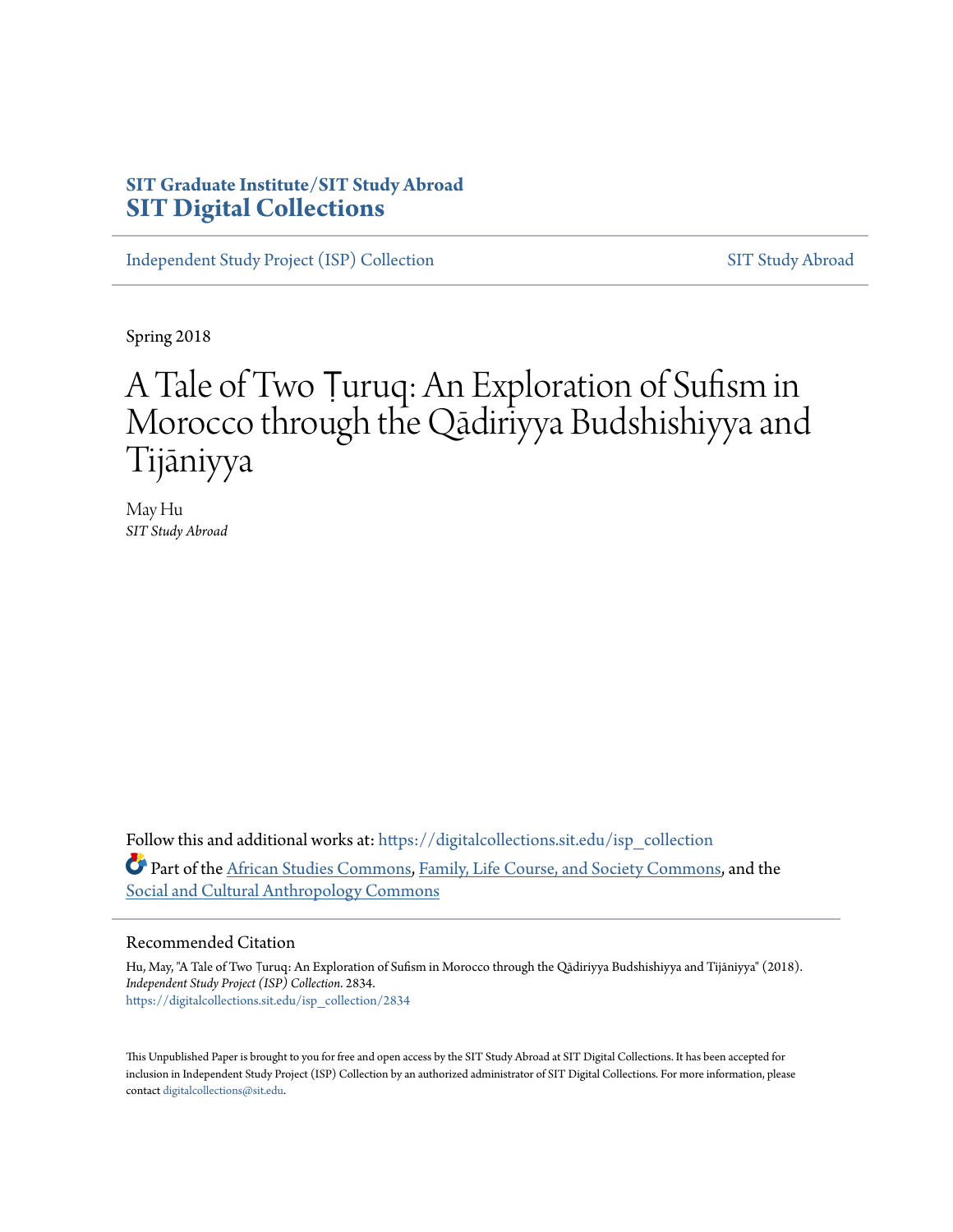# *A Tale of Two Ṭuruq*

An Exploration of Sufism in Morocco through the *Qādiriyya Budshishiyya* and *Tijāniyya*

*May Hu SIT: Morocco: Multiculturalism and Human Rights (MOR) Academic Director (MOR): Taieb Belghazi Academic Advisor (MOR): Khalid Saqi University of Virginia Religious Studies*

Submitted in partial fulfillment of the requirement for MOR: Multiculturalism and Human Rights, SIT Study Abroad, Spring 2018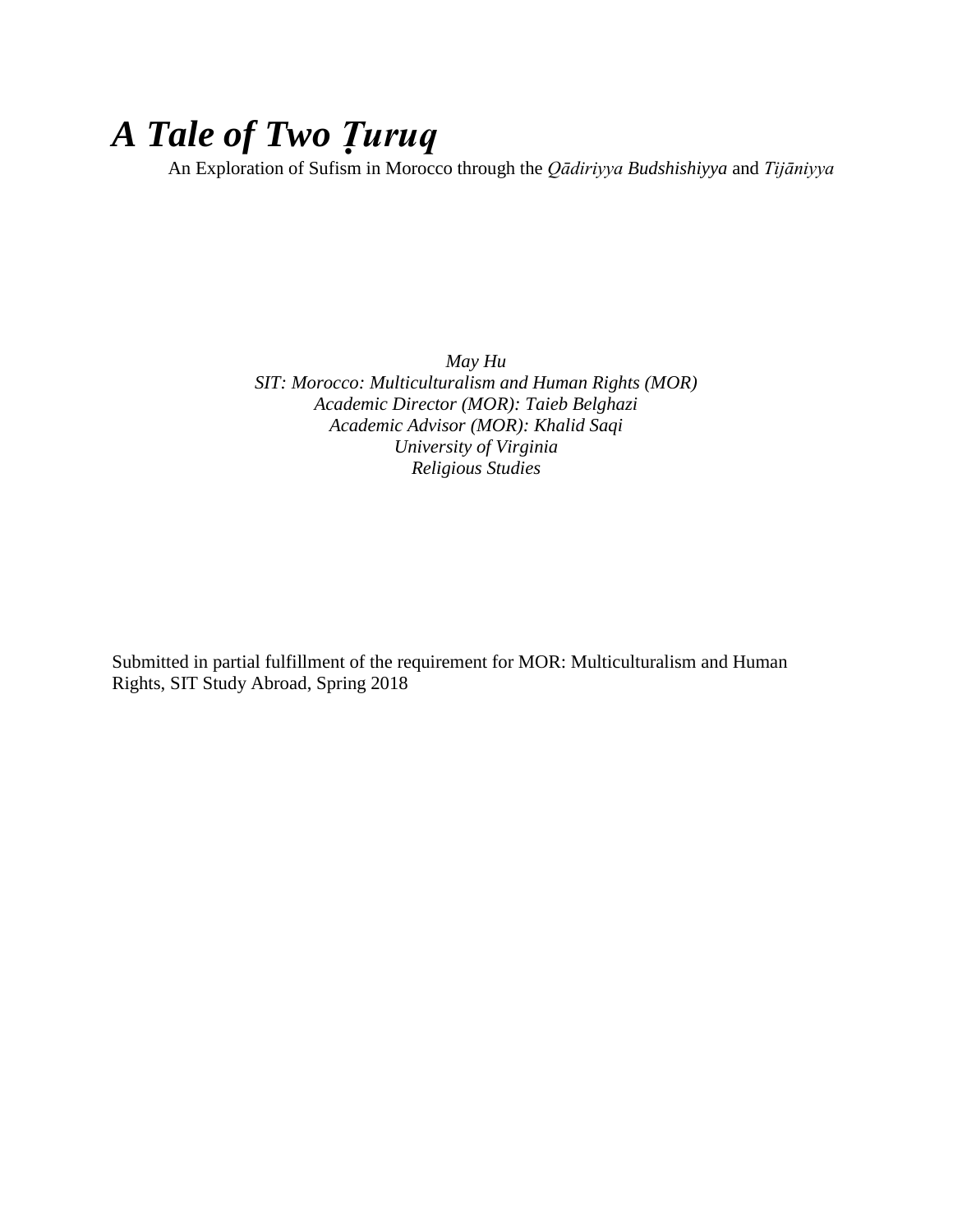# *Table of Contents*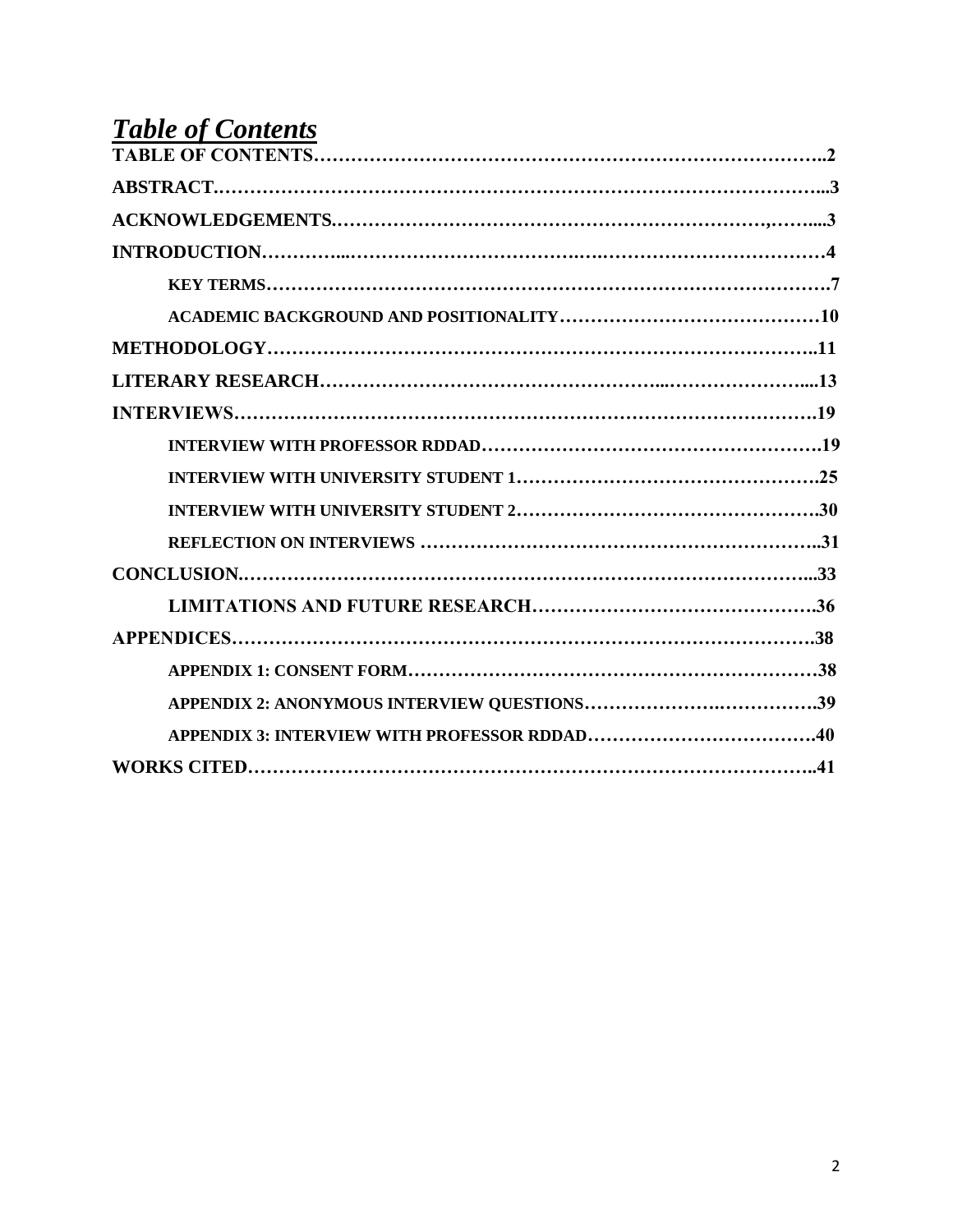# *Abstract*

The purpose of this ISP is to explore the relationship between the esoteric dimensions of Islam in Morocco, as expressed through two examples *ṭuruq*: the *Qādiriyya Budshishiyya* and *Tijāniyya* in Morocco to explore power dynamics of Sufi *ṭuruq* in Morocco. The *Qādiriyya Budshishiyya* and *Tijāniyya* serve as apt case studies as two of the most prominent Sufi *ṭuruq* in Morocco. They also have interesting implications as the *Qādiriyya Budshishiyya* has in recent years seen an increase in clout and influence in Morocco as Ahmad Tawfiq, the Moroccan Minister for Habus and Islamic Affairs has affiliations with the *ṭarīqah* and the *Tijāniyya* has been utilized as well in recent years as a means to strengthen relations with other African countries via means of spirituality. Within the ISP, I will explore my own academic background in the field of religious studies; background contextualization of Islam in Morocco, Sufism, and Sufism in Morocco – more specifically in terms of the *Qādiriyya Budshishiyya* and *Tijāniyya*, through a series of literary research; the interviews and anonymous surveys that I conducted during my time in Morocco; and recontextualize everything through my own framework and positionality in terms of methodology and conclusions drawn.

*Key words:* Sufism, Esoteric, Moroccan Spirituality, *Qādiriyya Budshishiyya,* and *Tijāniyya*

## *Acknowledgements:*

Thank you to everyone that has supported me in my academic pursuits. I would like to acknowledge the Center for Cross Cultural Learning for providing a viable academic environment as well as resources to help make this ISP possible. In addition, I would like to thank Bilal Humeidan, Suad Mohamed, and Fatiha Takaajaout, my incredible past Arabic professors that have helped to give me the language skills to translate and communicate with Moroccans. In addition, I would like to thank my Moroccan host family as they patiently helped me with my Arabic and took me in as one of their own, warm and caring in every second of the day. I would also like to thank my friend Kalgaal Issa and her uncle Ibrahim Doualeh for taking me into their home during ISP. It is also important for me to thank Taieb Belghazi, my MOR academic director, for his warm spirit, unrelenting caring nature, and academic guidance as well as Khalid Saqi, my MOR academic advisor, for helping me to narrow down my focus for my ISP as well as expanding my understanding of Sufism and Moroccan spirituality. I would also like to thank those that allowed me to interview them for my ISP, including Professor Rddad – who vastly helped me understand the role of Sufism in Morocco, as well as the several Moroccan individuals that allowed me to anonymously interview and survey them. Lastly, I would like to thank my support network back at home, namely my mother and stepfather that always try to understand my academic pursuits and passions; my closest friends Maxim Markovics and Sam Signorelli that provided me with incredible love and support – especially in every bout of homesickness; my academic advisor, Shankar Nair, for introducing me to the topic of Sufism; and all of my other professors from the University of Virginia that always teach with such heart and passion that have given me the courage to pursue and study what I truly love.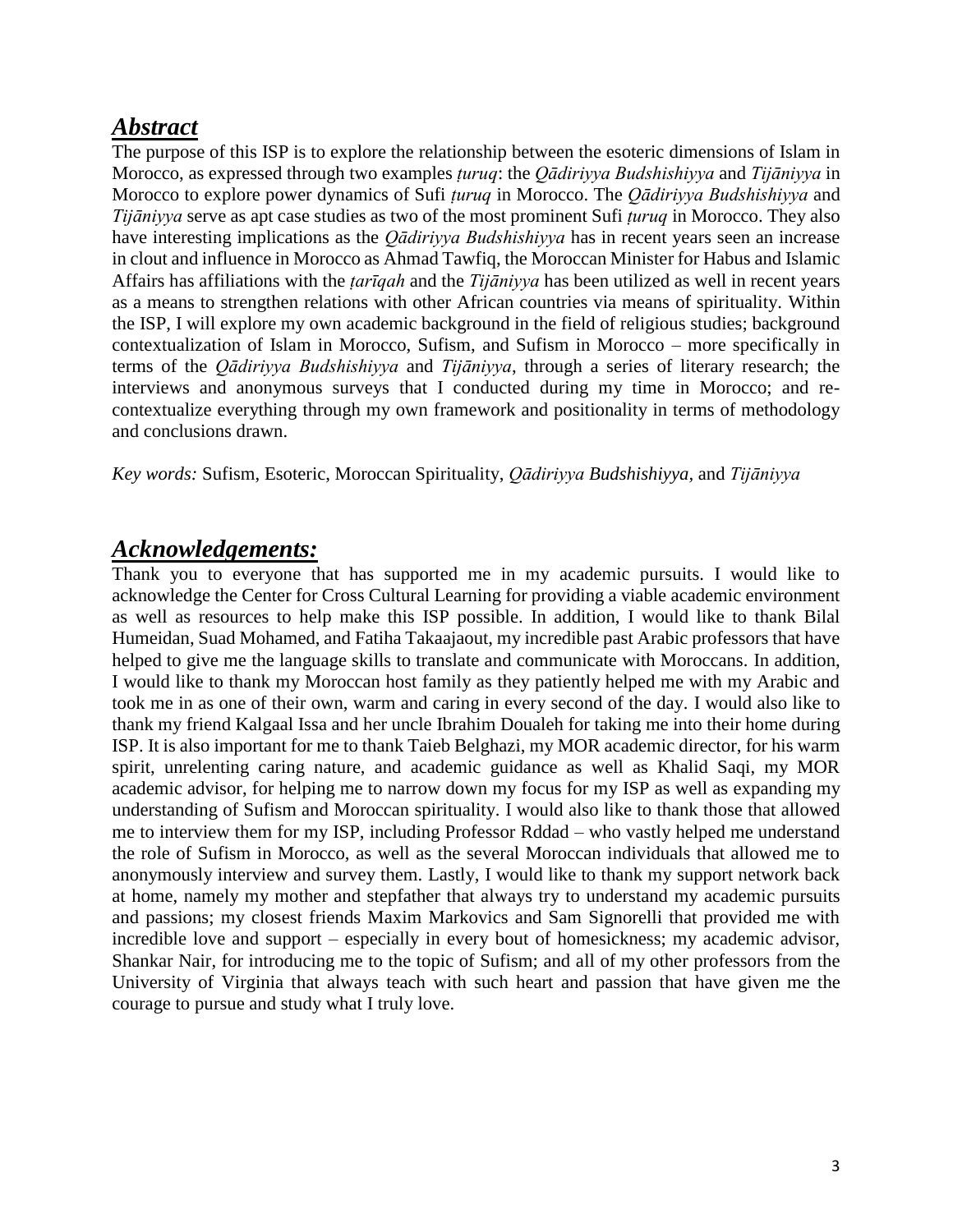*"The union of the mind and intuition which brings about illumination, and the development which the Sufis seek, is based upon love."*

*-Idries Shah*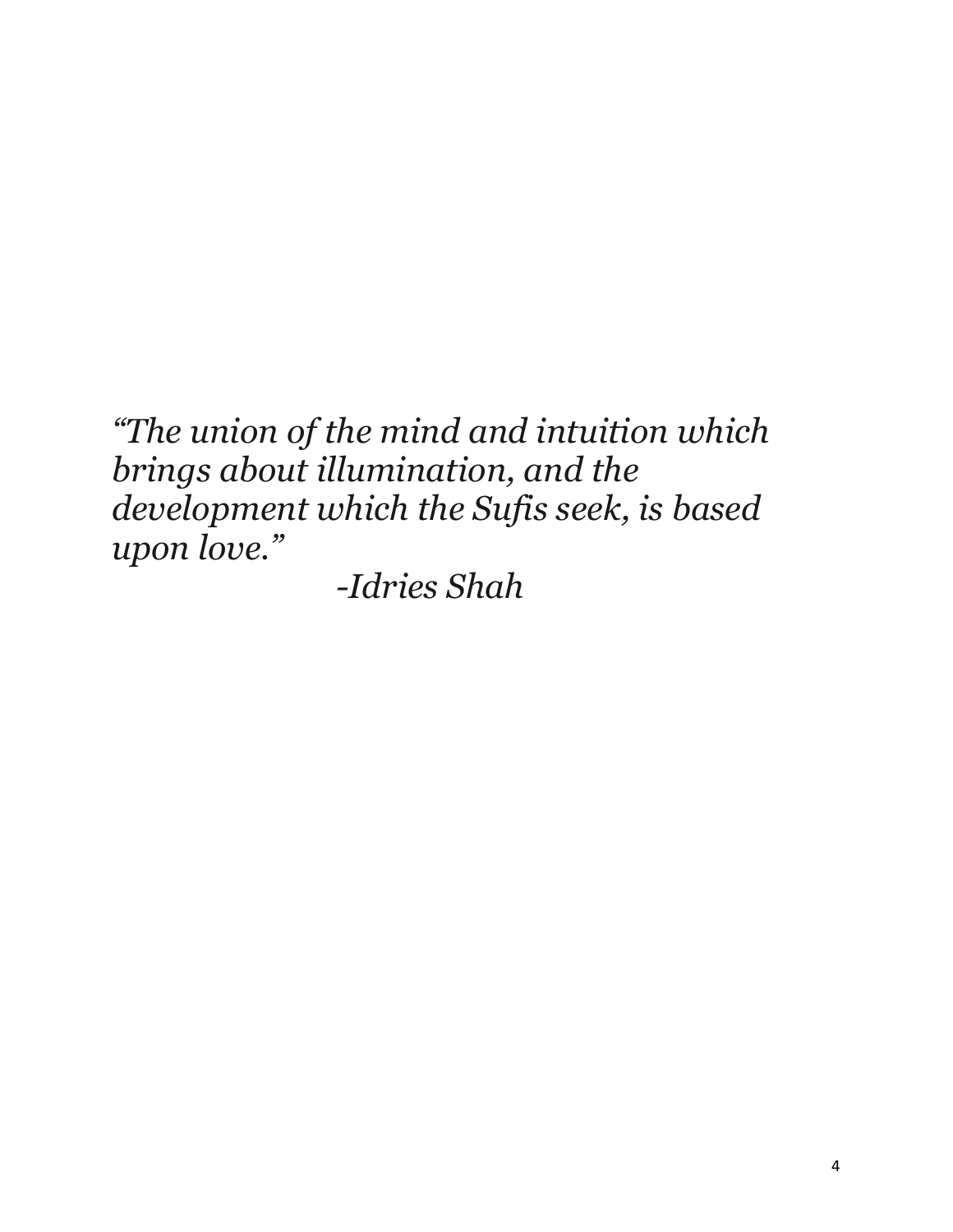## *Introduction*

Sufism started as a reactionary to the institutionalized worldliness of Islam, Sufism quickly picked up disciples of all walks of life and spread in diversity and span. Sufism itself would take more than a single ISP to even begin to define, both because of its sheer diversity and span as well as its complex philosophical nature. At the core, Sufism is about the mystical dimensions of Islamic spirituality, gaining esoteric knowledge, as well as devoting a life entirely to loving and knowing God. Sufism can be find nearly everywhere that Islam is found, and was instrumental in the spread of Islam as Sufism's message appealed to many, especially those outside of Arab communities, as Sufis were often pioneers in settling in new regions and were quick and tolerant to integrate indigenous practices with Sufism and the worship of God.

Coming into Morocco, I already knew that I had a vested interest in Sufism and that this is a topic that I was very interested in studying, but due to the complex nature of Sufism, it was necessary to narrow down my topic. Through speaking with my academic director, Taieb Belghazi, and my academic advisor, Khalid Saqi, that I decided to focus on two *ṭuruq*, the *Qādiriyya* and the *Tijāniyya* and their relationship with national and international politics, the potential propaganda surrounding them, and their presence on the Moroccan conscious. This is a challenge that I was incredibly excited for as prior, I had only read about Sufism in books and now I was going to learn about it on a more practical front, something that I would need to accomplish without overtly Orientalizing, fetishizing, or essentializing Islam or Sufism.

Due to my extensive interest in Sufism as a whole, it was incredibly tempting throughout to do a more generalized look at Sufism in Morocco, or Sufism throughout the Islamic world, however this type of project is one that would require more time than I had available in order to do it justice. To address this temptation, I attempted to frame all of the research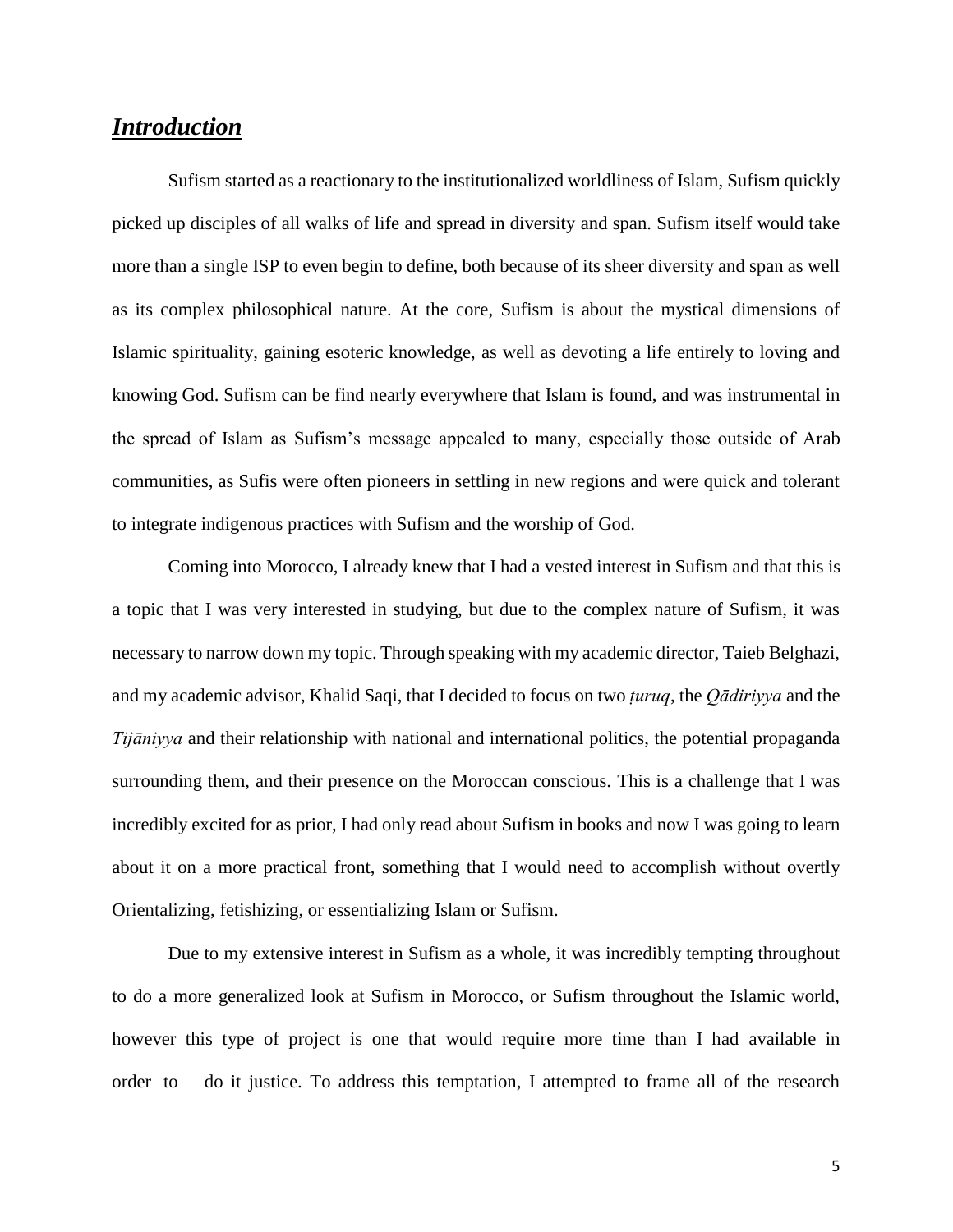obtained into the context of Sufism's various roles as seen through the *Qādiriyya Budshishiyya and Tijāniyya.* My research question is as follows:

What roles do the *Qādiriyya Budshishiyya and Tijāniyya* play in Moroccan power dynamics?

Through my research I have come to find that both the *Qādiriyya Budshishiyya and Tijāniyya* serve very distinct, but equally important and viable roles, with the *Qādiriyya Budshishiyya* serving as a powerful recruiter of youth in Morocco and a strong proponent of the Morocco government and Monarchy while also being in harmony with Orthodox Islam – helping to limit the influence of extremist ideology and the *Tijāniyya* is a way for the Moroccan government to reach out to sub-Saharan nations as a form of spiritual diplomacy as well as a way to interact with migrants and immigrants coming into Morocco, as many migrants and immigrants associate with the *Tijāniyya*. However, I have also come to find that the perception of Sufism and the perpetuation of Sufism in Morocco is not necessarily viewed as favorably by everyone, rather for many, this is viewed as a control tactic by the Moroccan government in order to keep the public complacent and apolitical, or rather disengage. Others think that perhaps the promotion of Sufism could cause Sufism to grow out of control and perhaps even turn against the Moroccan government eventually as did several predecessor government programs.

These are all debates that I wrestle with throughout this ISP while attempting to contextualize them properly in order to limit biases and limit the affects of my own positionality in causing the work to become subjective. I do this through a series of literature review accompanied with interviews from three different demographic backgrounds as well as viewpoints concerning Sufism in Morocco as well as consistently attempting to round my findings back into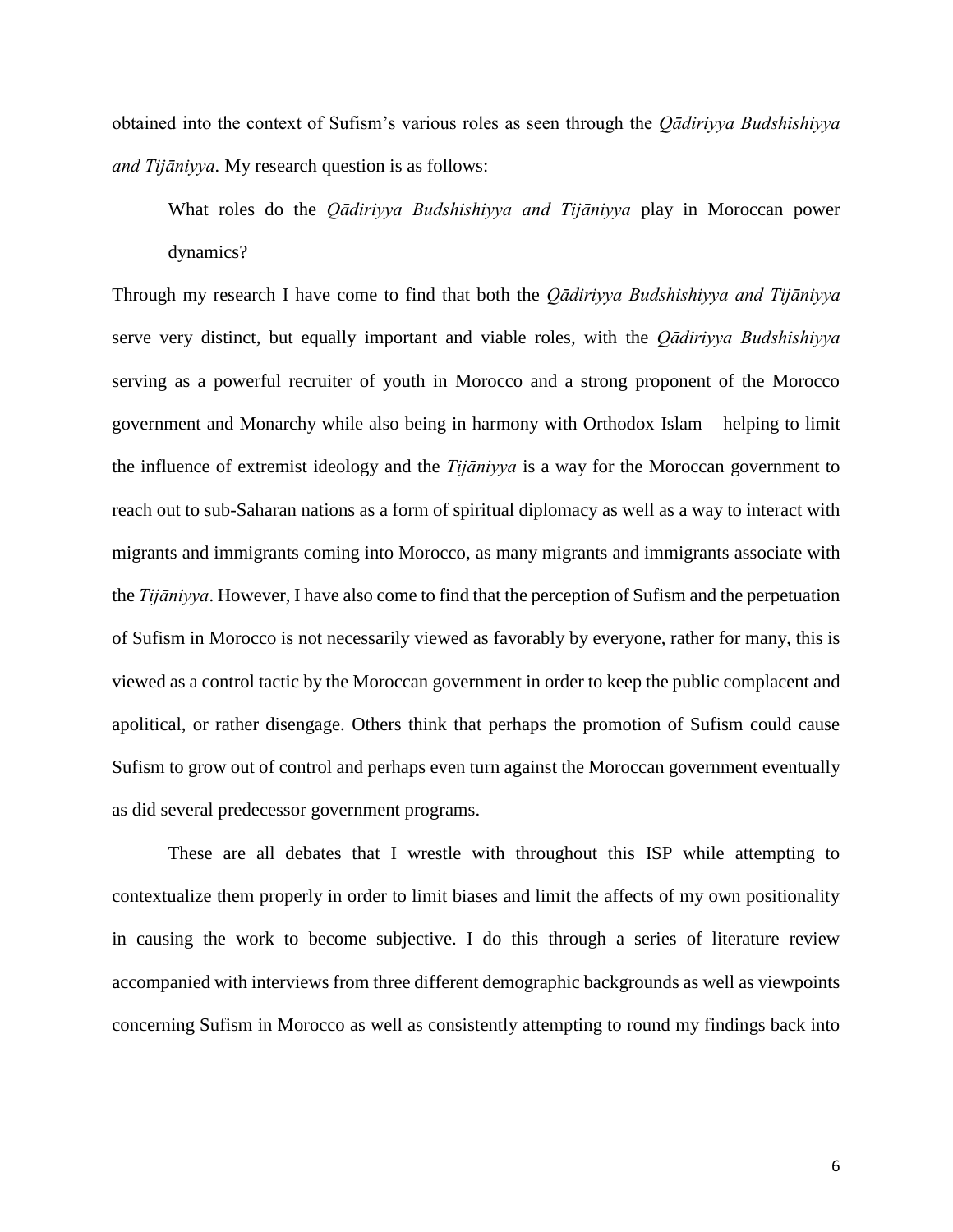the proper context and acknowledging my own positionality in both potentially skewing results as well as the interpretation of said results.

#### *Key Terms:*

*Sufism:* It is nearly impossible to give a brief description of Sufism in all of its forms without essentializing major aspects, so for the purposes of a simple definition I will stick to basics of Sufism that are seen in nearly every form and facet. The major theme of Sufism that is nearly universally agreed upon is the idea of love, that everything is for love and everything is through love, and this point is expressed extensively throughout Sufi philosophy, literature, and art. It is inherently about discovering Divine Love and seeking esoteric knowledge and educating the soul and heart in order to annihilate the selfish and humanistic parts of the inner soul. The human soul is oftentimes described as being akin to a mirror that reflects God's *wūjūd*, otherwise known as God's Essence or Divinity, and that the goal of Sufism is to polish the mirror and prevent it from being as warped as possible in order to be the best reflection of God's *wūjūd*. This is done through focusing on the esoteric or inner dimensions of Islam and the personal relationship between the worshipper and God. This can be accomplished through various means, including *dhirkullah*, otherwise known as the remembrance of God, through communal and private rituals, and with the help of a spiritual guide/leader, known as a *sheikh*.

*Esoteric:* Esoteric dimensions are those that are beyond simple understanding that can only be understood by turning inwards and discovering the absolute Divine Truth of God.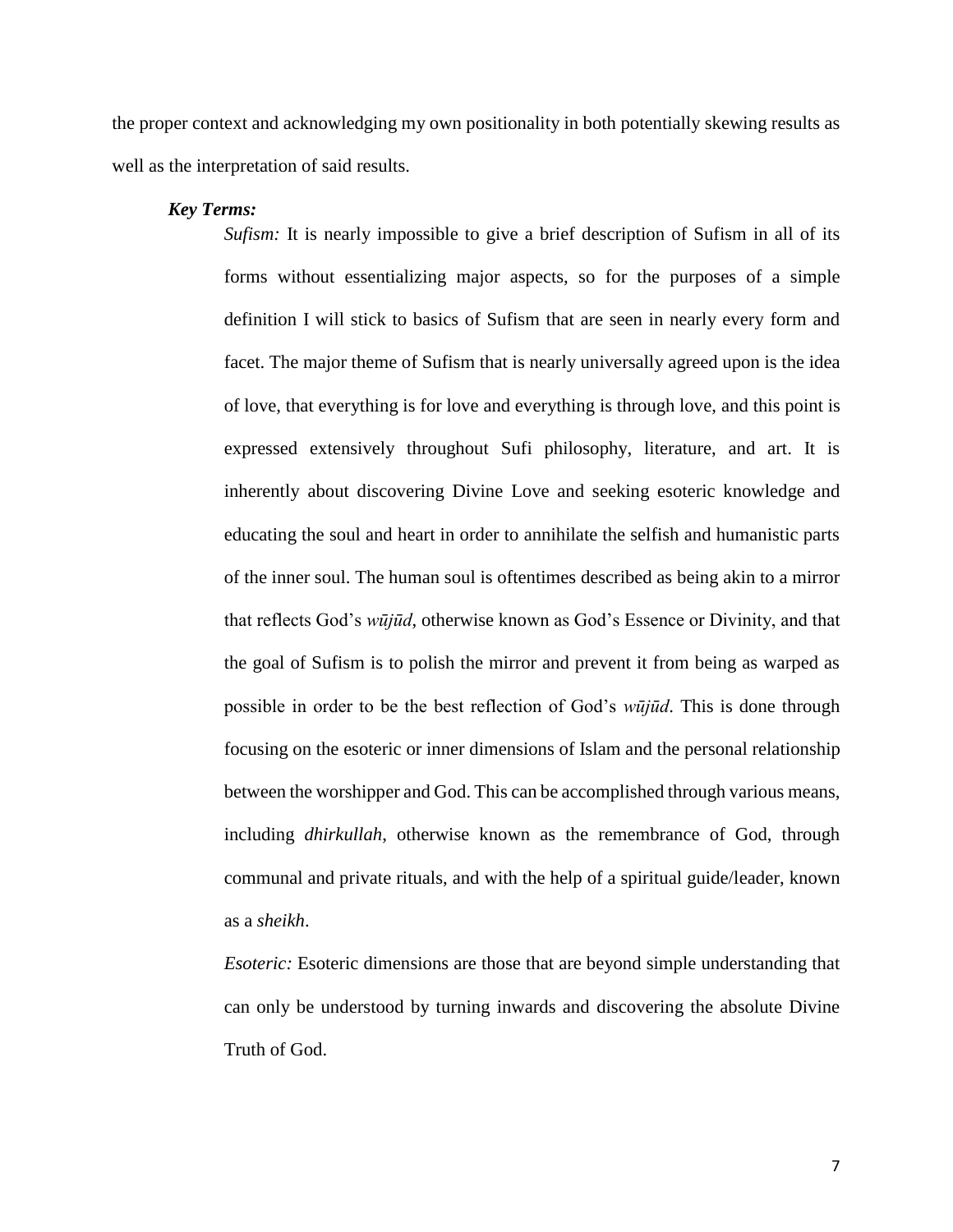*Moroccan Spirituality:* While Morocco is recognized as a religiously tolerant nation with several different faiths and denominations, it is still predominantly Muslim and identifies as an Islamic nation, even having a Ministry for Habous and Islamic Affairs. Moroccan Islamic Spirituality is generally defined with the pillars of *Sunnī* Islam, the King as the Commander of the Faithful, *Mālikī* school of jurisprudence, *Sunnī* based Sufism, and following the *Sharīʿah*.

*Zāwiyah*: These are locations in which *dhikrullah*, otherwise known as the ritualistic communal remembrance of God in the Sufi context, is performed. In the Moroccan context, Sufi orders are oftentimes referred to as *zāwiyah*.

*Qādiriyya:* The *Qādiriyya ṭarīqah* was founded by *Sheikh Mawlāyy al-Qadīr al-Jilanī,* who lived from 1077-1166 CE in Baghdad. After the formation of the *Qādiriyya ṭarīqah*, it spread to all reaches of the world, from China to the USA, the *Qādiriyya* can be found in nearly every corner of the world. They focus intently on the purification of the soul in order to be as near perfect of a mirror of God and his Divine Qualities as possible, and believe in doing so through *Sharīʿah* as well as other prescribed methods. Due to the nature of the *Qādiriyya*, they are apt to be compatible with more institutionalized forms of *Islām*. However, this is not to say that the *Qādiriyya* can be described as docile or simplistic, as one of the largest *jīhad* was led by *Uṯmān Dan Fōdīo*, a member of the *Qādiriyya*.

*Qādiriyya in Morocco:* Prior to the 1980s, the *Qādiriyya*, while a present force in Morocco, did not have the same clout that they do now. However, after the appointment of *Aḥmed Ṭawfīq* to the position of Minister of Habus and Islamic Spirituality, the influence and relationship between the *Qādiriyya* and the Moroccan government in terms of domestic affairs has grown. The *Qādiriyya*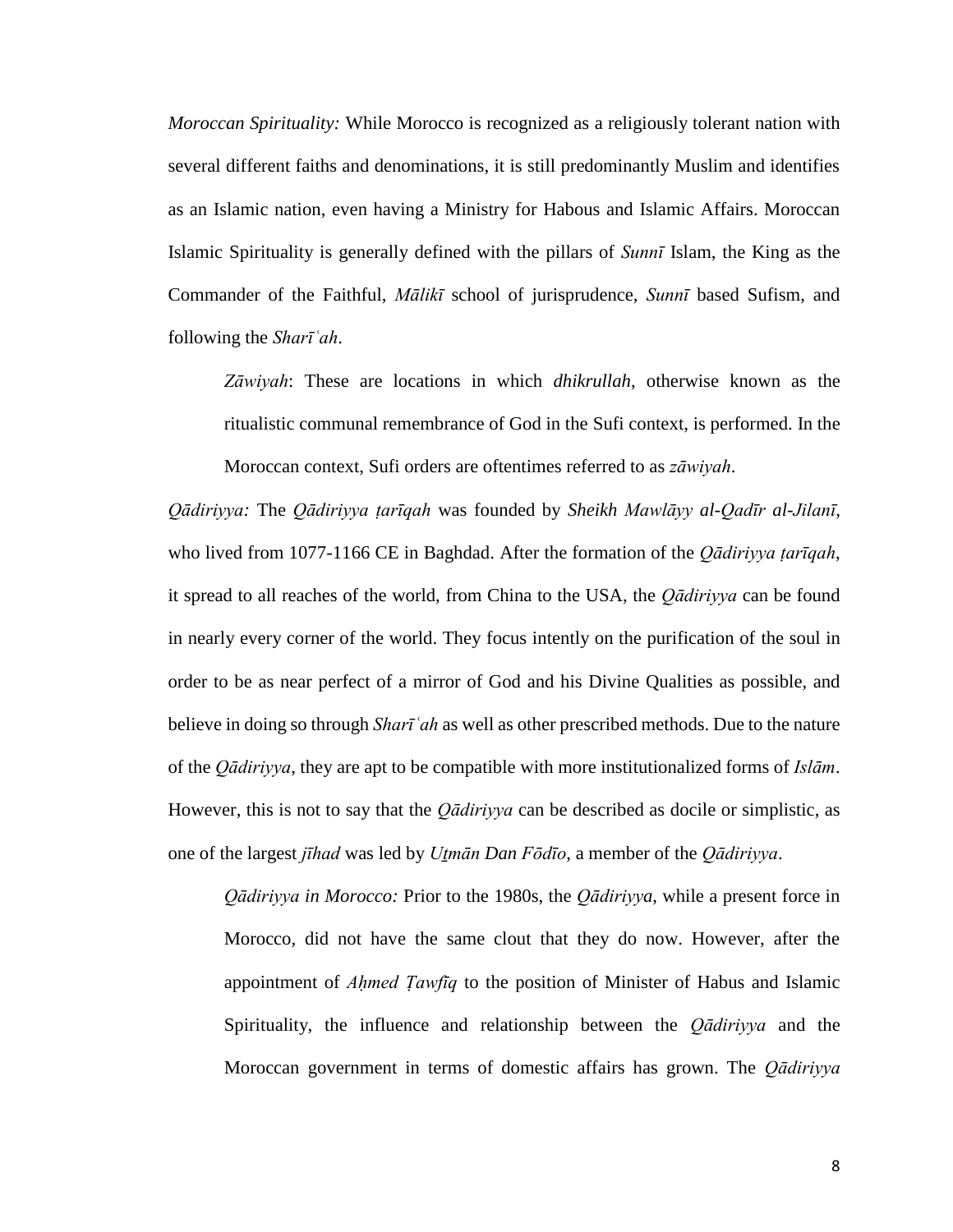*ṭarīqah* has found itself in a unique symbiotic relationship with the Moroccan government in which they have a mutually beneficial symbiotic relationship. The Moroccan government helps grant the *Qādiriyya* political influence and clout, while the *Qādiriyya* aids the government by being supportive of the Moroccan government on the whole, granting them a sense a religious and spiritual backing.

*Tijāniyya:* The *Tijāniyya ṭarīqah* was started by *Sheikh Aḥmad al-Tijanī*, and the creation of the *Tijāniyya* had controversial implications as *al-Tijanī* claimed himself as the seal of Sainthood. The *Tijāniyya* is a rather exclusive *ṭarīqah*, as once one has initiated themselves into the *ṭarīqah*, they are unable to affiliate themselves with any of the other *ṭarīqah* or the *wird* of another *ṭarīqah*. The *ṭarīqah* itself was founded in Northern Africa, but has since spread throughout Africa and globally as well, however maintains most of its stronghold in Africa, specifically Western Africa today.

#### *Tijāniyya in Morocco*

The *Tijāniyya* in Morocco is a means of connecting spiritually with many other African nations, especially West African. However, even within Morocco, the *Tijāniyya* has a significant spiritual stronghold and can be found greatly in Fez, especially as the founder of the *Tijāniyya* was based in Fez for a bit of time, and died in Fez as well. The *Tijāniyya* is an ideal Sufi *ṭarīqah*, for unification both between Sufis in Morocco as well as establishing spiritual connections between Morocco and other nations because of the uniqueness that is the *Tijāniyya ṭarīqah*, and their beliefs and founding. There is a sense of solidarity between those of the *Tijāniyya ṭarīqah*, because of the elite nature that the founder, *Sheikh Aḥmad al-Tijanī* bestowed upon it as well as himself. Another contributing factor to the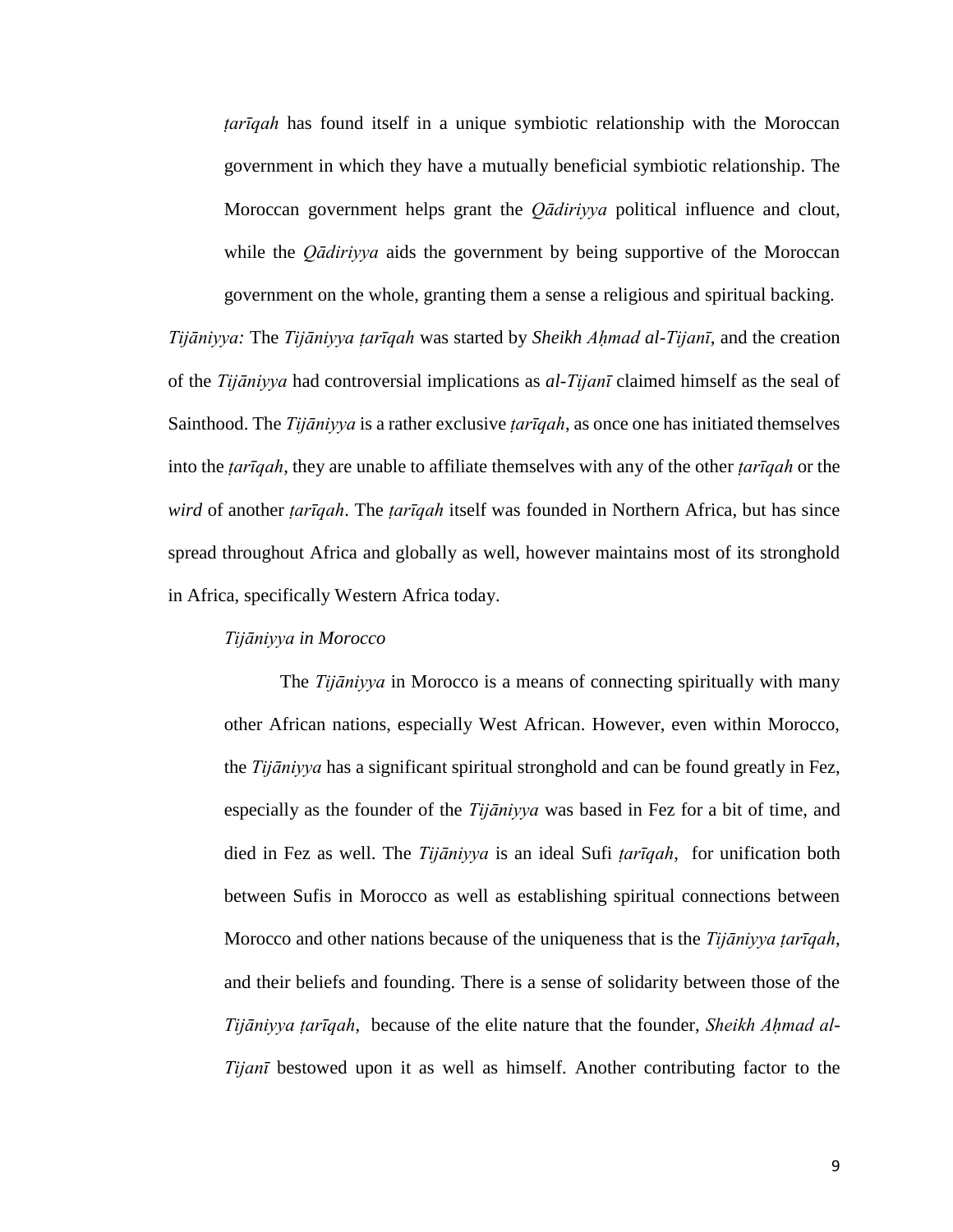influence of the *Tijāniyya* on spiritually connecting Morocco with many other African countries, especially sub-Saharan and West African countries, is that in times of colonization, the *Tijāniyya* would oftentimes align themselves with the colonizers, and Morocco shared the same colonizer as many other African countries, France.

#### *Academic Background and Positionality*

In everything, it is important to contextualize. Even in academic works, the background and positionality must be accounted for and acknowledged in order to minimize bias and completely understand the work. As for this work, prior to coming to Morocco I had studied Sufism extensively in three of my courses, one of which was a course on Sufi doctrine, philosophy, practice, literature, and art; another one was a course on Islam in Africa with an emphasis on the role of Sufism in Western and North Africa; and the last one was a course on the intersectionality between Eastern Africa, the Middle East, South Asia, and East Asia, with a large unifying factor being Islam and an emphasis put on how Sufism adopted many different forms and cultures in these regions. Needless to say, Sufism is a topic that I feel very passionately about and one that is a keen academic interest of mine that I have become fascinated and enamored by. In terms of my own positionality, I was born and raised in the United States, but was raised in a very traditionally Chinese family as both of my parents are immigrants from China.

While I study Islam as a large part of my major in Religious Studies at the University of Virginia, I was raised a Buddhist by my mother's side of the family. My father's side of the family however is of the Chinese minority, the Hui Ming, and are descended from Arabs and Persians that settled in China during the Silk Road trade and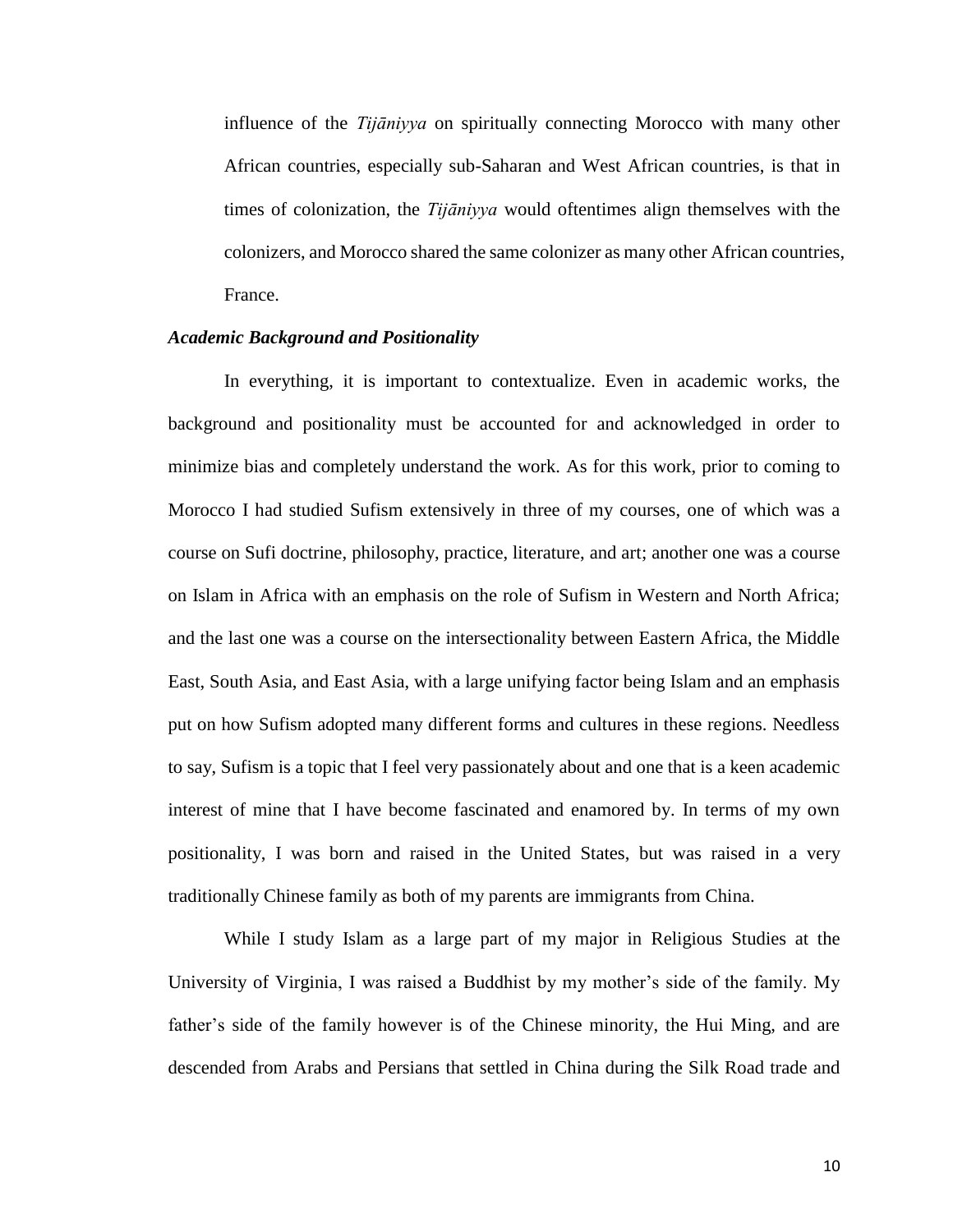are predominantly Muslim. My own relationship with Sufism and Islam however is an objective one that is simply of academic interest, something that I try to keep in mind and stay considerate of in my interviews and analysis of Sufism on the Moroccan context. It has remained important to me to remember that while for me Sufism and Islam are academic pursuits, they could constitute another person's life and their spirituality.

It was also important for me to acknowledge throughout that their may be an air of suspicion to certain individuals that I interviewed because I am not a Muslim and I come from the United States, which has a reputation of being Islamophobic. I feel that this affected my research in that individuals that I surveyed may have felt that they were obligated to portray Islam and Sufism in a specific way, or that they may have been wary of my true intentions in learning more about Islam, Sufism, and the Moroccan government.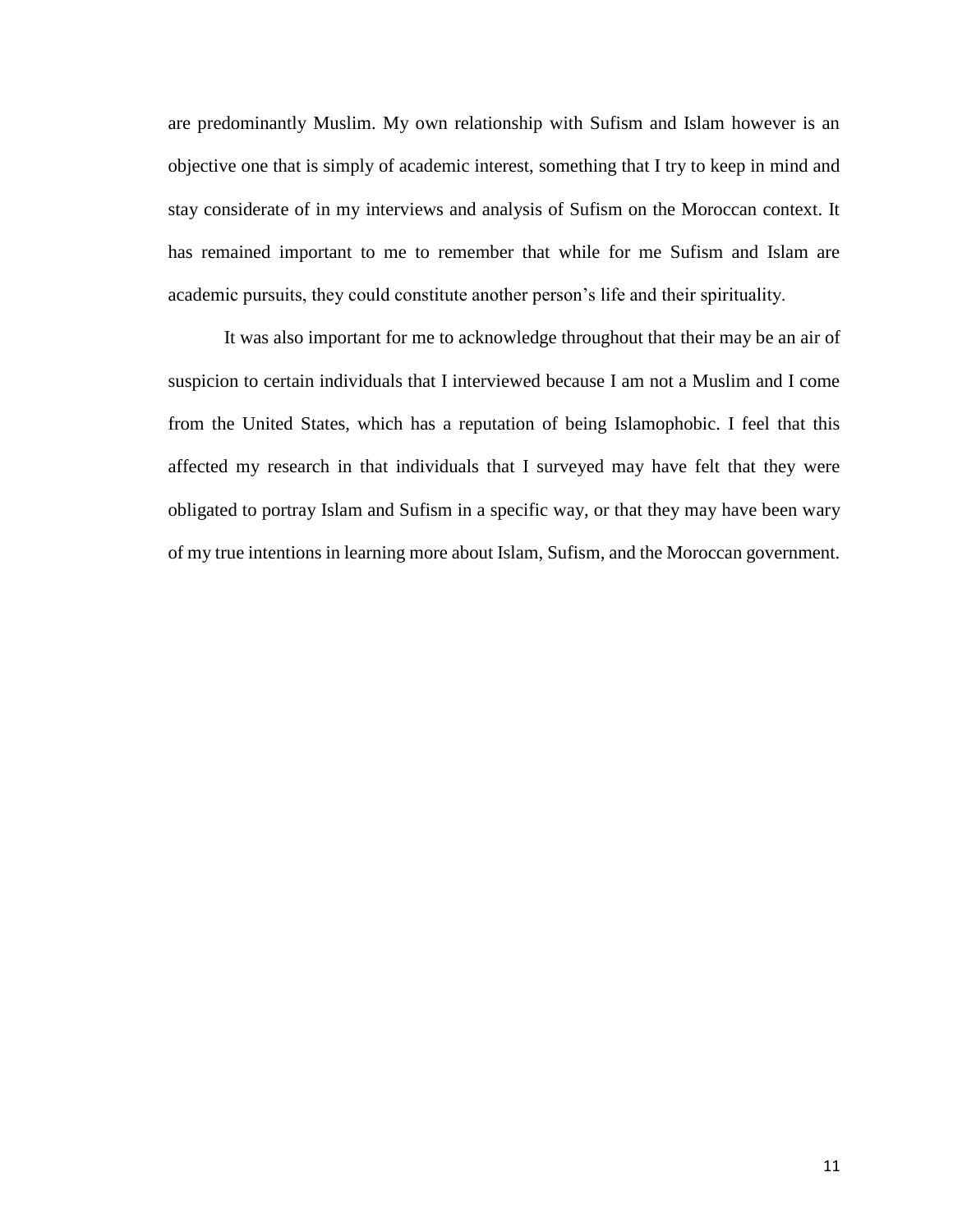## *Methodology*

My methodology included a combination of literary research as well as interviews and anonymous surveys. I was able to interview an expert on the topic of Sufism in Morocco, Professor Rddad, that was also incredibly knowledgeable on the *Qādiriyya* and *Tijāniyya*, youth interaction with Sufism, and had even conducted prior research on these topics. Another individual that I interviewed elected to remain anonymous, but she was an university student that considers herself associated with Sufism, but does not wish to associate with a tariqa, this is a relationship that I delve into more in the interview section. For the anonymous surveys, I attempted to draw from a diverse pool in order to gain a better understanding of the more general Moroccan public's ideas and impressions of Sufism in Morocco, especially in terms of the power dynamics of the *Qādiriyya* and *Tijāniyya*. I attempted to accomplish this by going to cafes with patrons of varying socioeconomic backgrounds.

Throughout my research, I found myself running into several walls and limitations, but attempt to traverse around them throughout my ISP. One of the largest walls for me, is my positionality as an outsider, as I am not a native speaker of any of the prominent languages of Morocco, a Muslim, or Moroccan, it became a daunting task for me to not only explain why I wanted to study Sufism and Arabic in Morocco, but it also became a challenge for me to make the interviewees feel as though I was open to learning and open to any candid answers, even if the content may not be what I had expected. In terms of my expectations, I certainly had expectations in terms of how I believed that Sufism may function and be viewed in Morocco, prior to coming to Morocco, and even in my first weeks in Morocco, I knew that Sufism is a large part of Islam in Morocco, but I did not know how significant or how to even broach the topic with Moroccans in a meaningful way. While constantly urging myself to be open minded and to not allow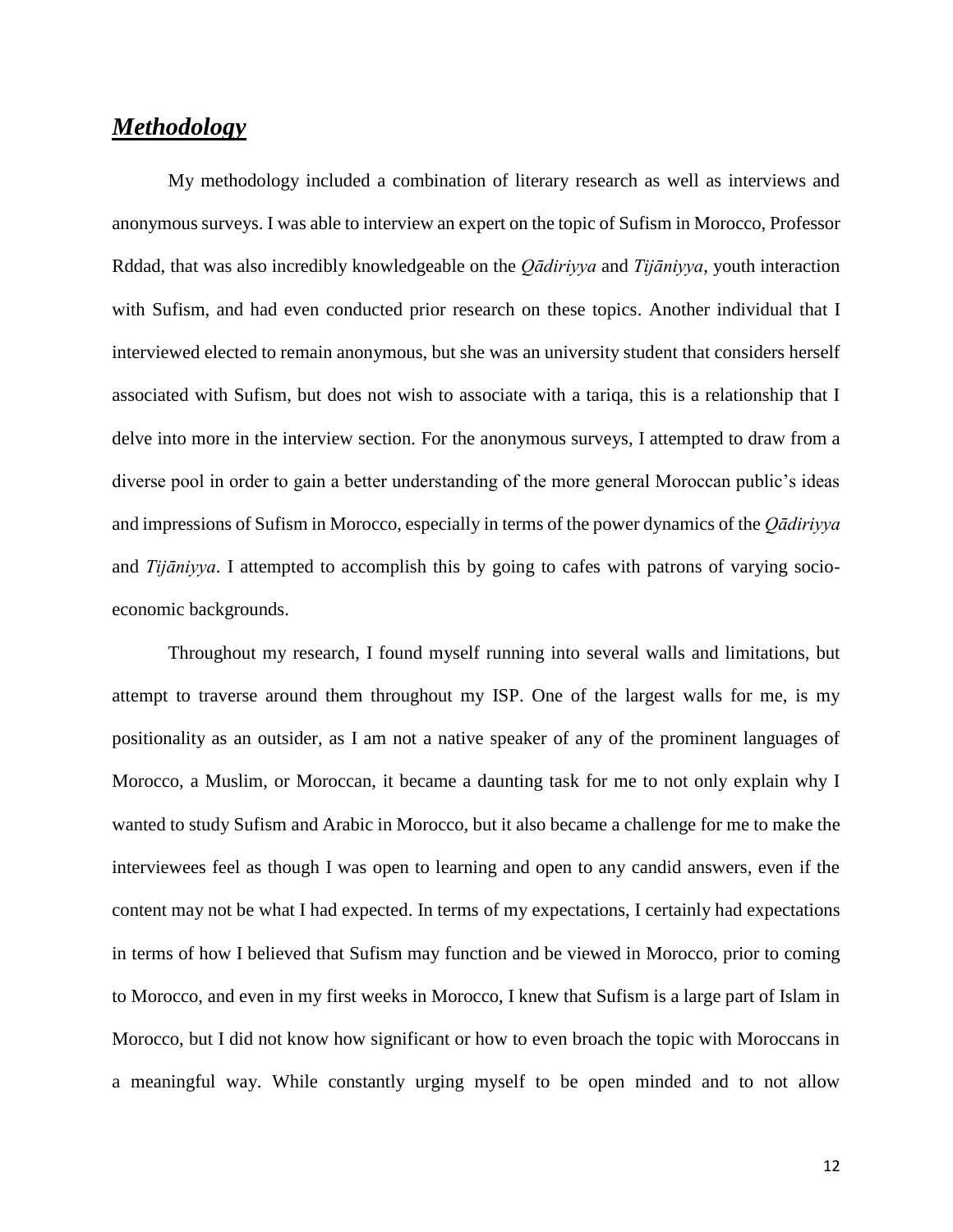preconceived notions to influence myself, I found myself consistently being surprised during my interviews, exhibiting that I did indeed come into this project with preconceived notions, perhaps subconsciously to be able to wrap my research in a nice bow, complete and without frayed strings. I was simply not prepared for the ambiguous nature of this topic and I was certainly not ready for many of the questions and debates that I was faced with and continue to wrestle with, even as I "complete" my ISP.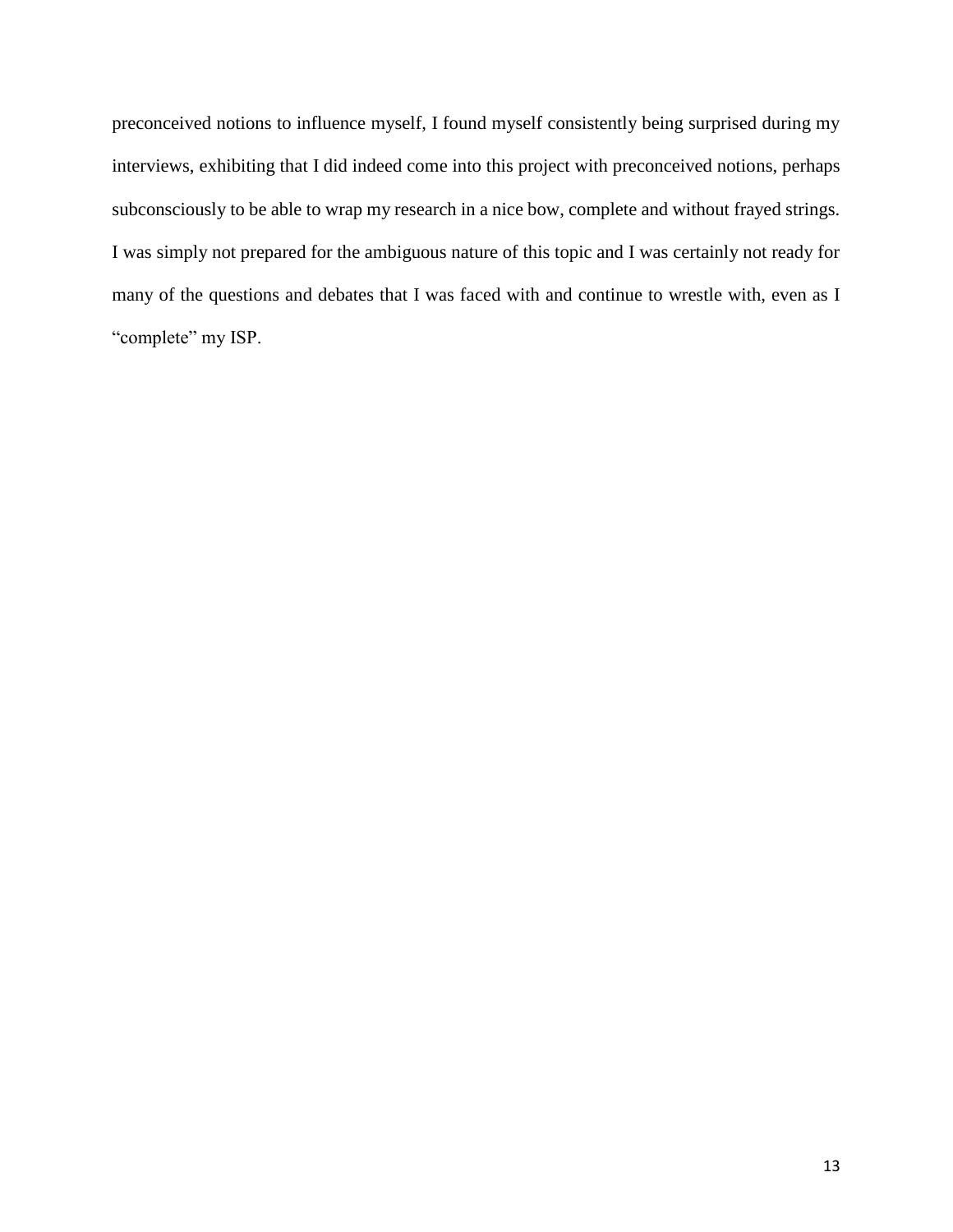## *Literary Research*

Initially, it was rather hard to find specific literary context for the *Qādiriyya Budshishiyya* and *Tijāniyya* in Morocco, but this was something that I adjusted for by reading articles on the *Qādiriyya* and *Tijāniyya* more broadly as well as spirituality in Morocco more broadly. General trends that I found throughout my literary research in the tone of the authors is a favorable impression of Sufism, especially Sufism in Morocco, as being revitalized and becoming increasingly favored over political factions, with the exception of *Al Adl wal Iḥsān*, a Sufi group that has militant tendencies.

Throughout my literary research I also found that Sufism is favored to be progressive in revitalizing within the youth population in Morocco, especially expressed and explored in the articles "Moroccan Youth Go Sufi" by Khalid Bekkaoui and Ricardo RenéLarémont and "Survey on Moroccan Youth: Perception and Participation in Sufi Orders/Evaluation and Interpretation" by Khalid Bekkaoui , Ricardo René Larémont & Sadik Rddad. Post-2003 Casablanca bombings, it was recognized that there are two main issues in the radicalization of youth that are necessary to be addressed, that of the accessibility of radical Islam coupled with the lack of strong alternatives and the poor state of quality of life – especially pertaining to youth in Morocco contributed to the development of Shanties where radical Islam was able to thrive, and consequently where the Casablanca bombers came from (Bekkaoui and Larémont, 2011).

A series of methodology for de-radicalizing youth in Morocco using Sufism, namely the *Qādiriyya Budshishiyya* which is known as "incontestably the most powerful Sufi order in Morocco" (Bekkaoui and Larémont, 2011, 34) is detailed throughout "Moroccan Youth Go Sufi" by Khalid Bekkaoui and Ricardo René Larémont, including significant figures, tactics, and even addresses militant Sufism.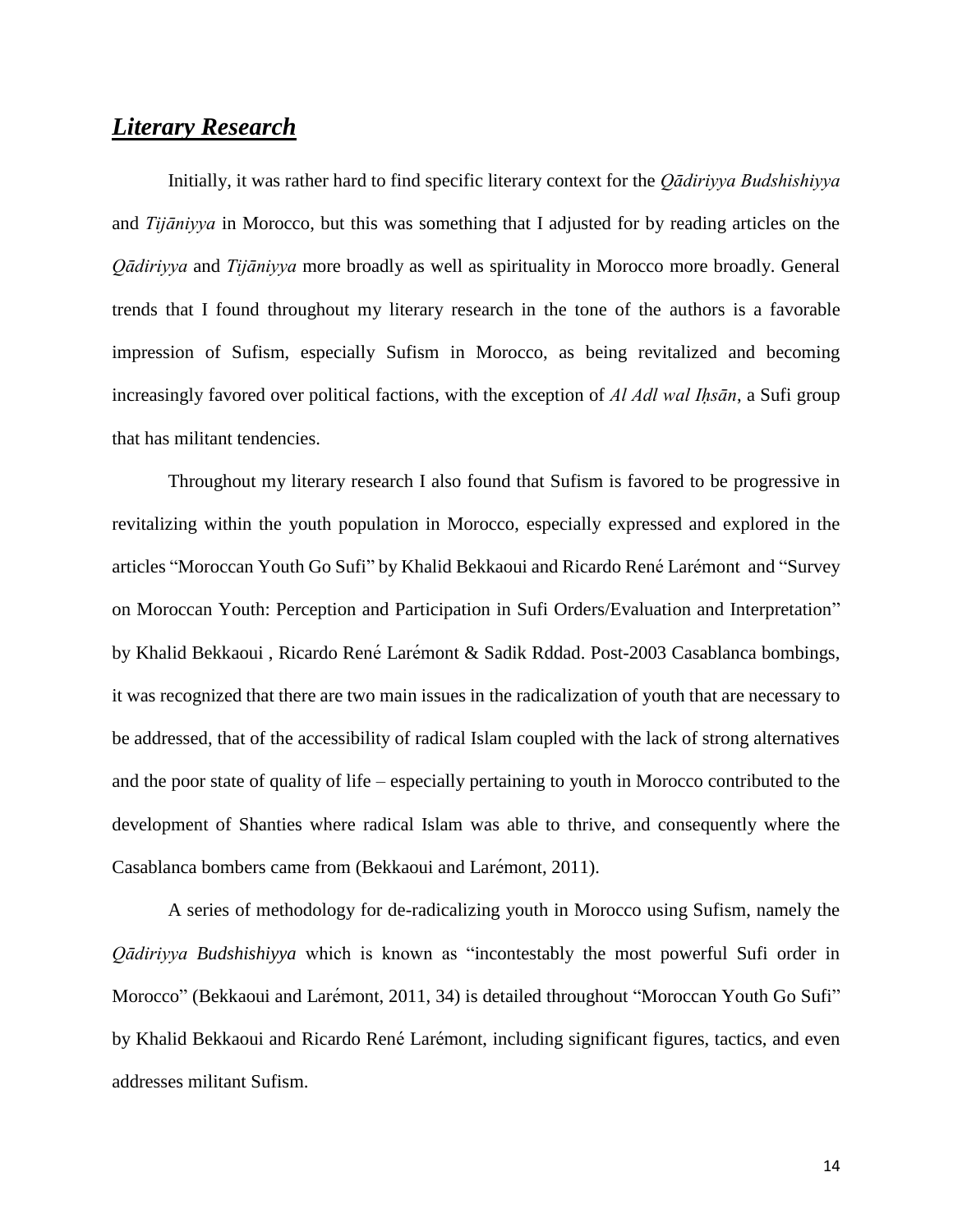#### *Significant Figures*

While there are several significant Sufi figures that are discussed in "Moroccan Youth Go Sufi" by Khalid Bekkaoui and Ricardo René Larémont, there were three in particular that came to light for me as being relevant to my research: Adberrahman Taha, a writer and philosopher that has perpetuated an image of Sufism as being rational – appealing to youth (Bekkaoui and Larémont, 2011, 36); Ahmed Tawfiq, the minister of the Ministry of Habus and Islamic Spirituality – who is directly associated with the *Qādiriyya Budshishiyya*; and Sheikh Taha Abdessalam, the founder of Adl wal Ihsan, a militant Sufi group.

#### *Tactics/Methods*

Several methods that have been enacted by the Moroccan government and the *Qādiriyya Budshishiyya* are addressed and detailed in this article, all for the purpose of rebranding Sufism as compatible with modernity and consequently youth in Morocco. One of the large ways that this has been done is through tapping into higher education both at the literary level as well as inviting university professors to participate in *ṭuruq* as *muqaddam*. In a similar vein, there has been an emphasis on the education of the soul as a significant dimension to Sufism in order to play to the logical and practical image that is desired to be depicted in order to recruit youth. Another major way is through art and festivals, as several festivals are hosted and held in conjunction between the Moroccan government and Sufi *ṭuruq* in order to perpetuate an image of a modern Sufism, even going as far as inviting contemporary artists to perform at these festivals. A major artist that has been influential in this is Abd al-Malik, a Congolese rapped that turned to Sufism and found that it saved him from becoming radicalized, thanking his Sheikh from saving him from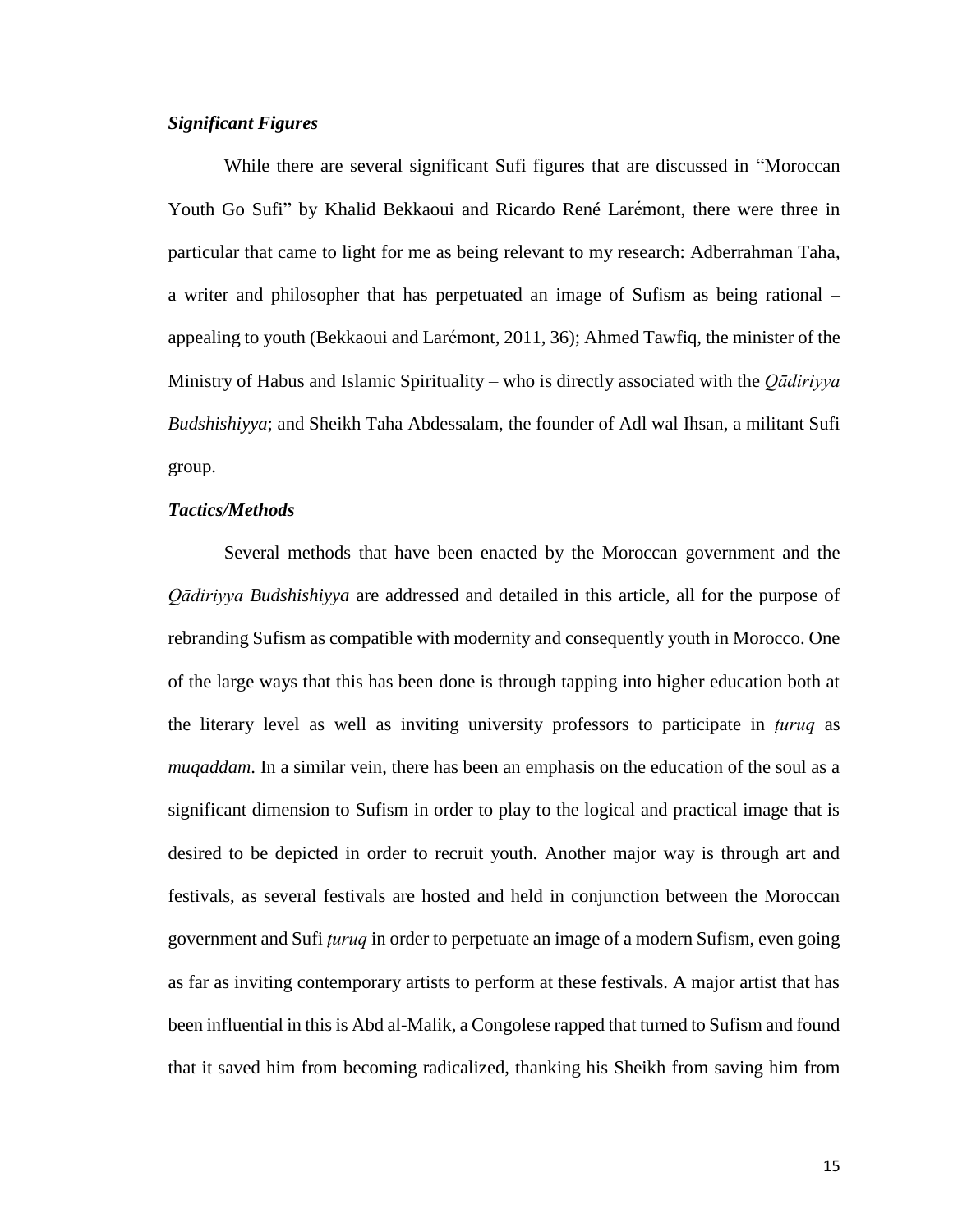Guantanamo bay – an indirect manner of expressing how easily he could have fallen into extremism from the state he was in. The relative success of these recruitment tactics is seen through the *Qādiriyya Budshishiyya* hosting a youth congress in June of 2009, that was attended by 10,000 disciples (Bekkaoui and Larémont, 2011, 39).

#### *Militant Sufism*

Sufism is oftentimes seen as being apolitical, however it is important to acknowledge the existence of Adl wal Ihsan, a militant Sufi *ṭarīqah* founded by Sheikh Abdessalam Yassine, and the politics surrounding the Moroccan government's condemnation of this particular tariqah while claiming to support Sufism on the whole  $$ perhaps as a sign of Sufism growing out of the control and scope of the Moroccan government. The founder of Adl wal Ihsan, Sheikh Abdessalam Yassine, himself has rebellious roots, as in his youth he renounced the King as the commander of the faithful and urged him to implement the *sharīʿah* more completely and to abandon the notion of the *maẖzen*. The Monarchy's response has been the continual repression of this organization through means such as house arrest and jailing of the founder and several of his more prominent followers and leaders within the organization. However, regardless of these attempts by the Moroccan government, Adl wal Ihsan continues to be a strong presence in Morocco and a popular recruiter of Moroccan youth, both for its Sufi and militant dimensions. Even with the battle with the Moroccan government, disciples of Adl wal Ihsan are still encouraged to attempt to enact change through peaceful means only. It is also relevant to acknowledge that while the government does not approve of Adl wal Ihsan due to their condemnation of many practices and members of the Moroccan government and their militant dimension, they are seen as the lesser of evils in comparison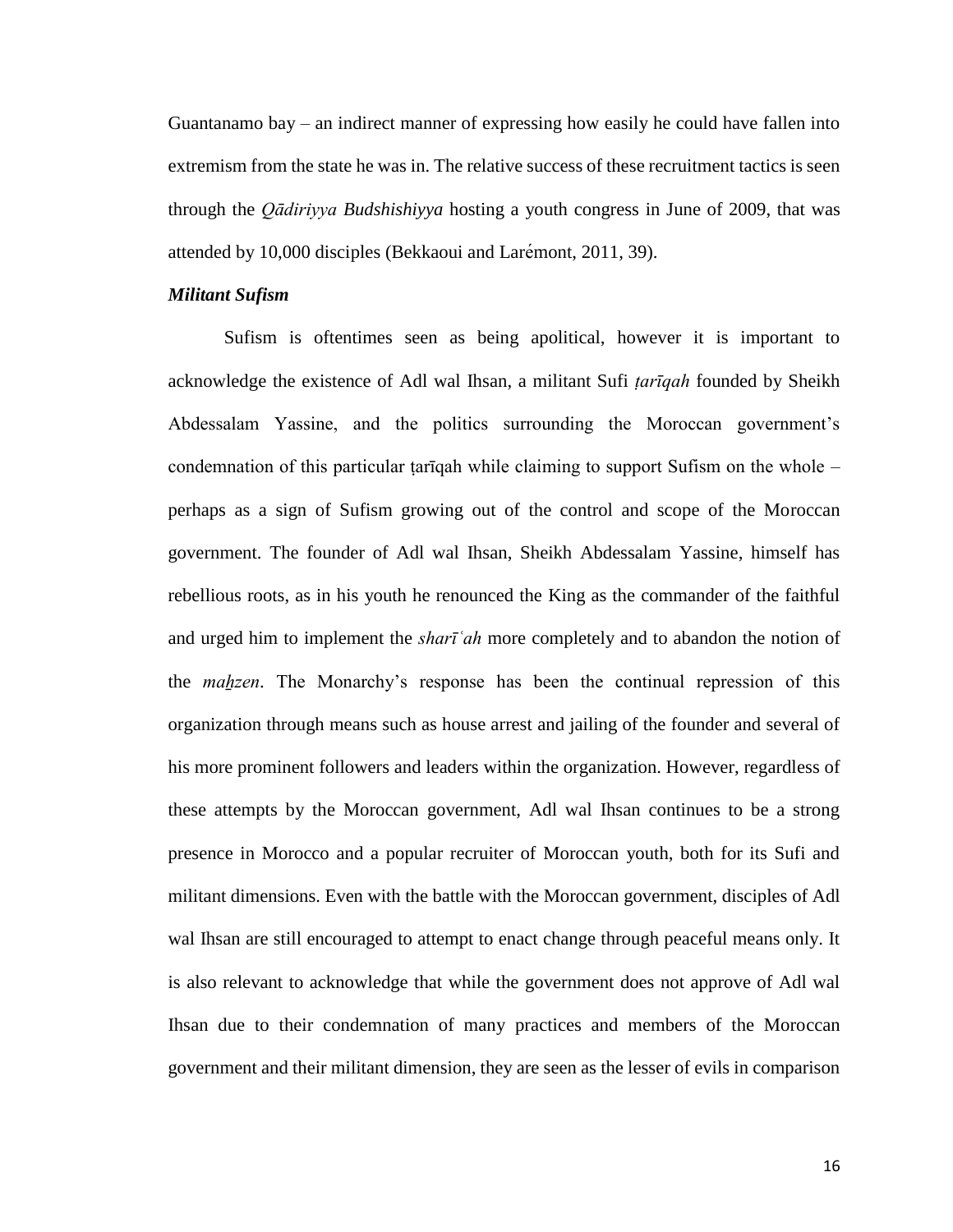to more militant groups that are more known in the West for extremism, such as *al-Qaeda* and are able to draw youth away from extremist groups in favor of militant Sufism.

As most of this article discussed the role of the *Qādiriyya* specifically in de-radicalizing youth and perpetuating an image of a more tolerant Islam, I decided to accompany this with researching some of the staples and tenants of the *Qādiriyya*. Initially I feared that it may be difficult to find details on the unique practices and beliefs of the *Qādiriyya*, however I was pleasantly surprised to find easy access to a website sponsored by the *Qādiriyya ṭarīqah* that detailed out the beliefs and practices of the *Qādiriyya ṭarīqah*, even detailing out the logistics of praying *Qādiriyya* specific *wird*, additional prayers that are unique to each *ṭarīqah*. As derived from their website, it is clear that the *Qādiriyya* put a strong emphasis on the submission of the disciple to the *Sheikh*, and as a result, to the Prophet Muhammad and God as well. It goes on to explain how submission is a way to rise through the stations of Sufi experience, the way to advance the education of one's soul, and that submission contributes to the ultimate goal of Sufism, which is *fanāʾ* – otherwise known as annihilation of the selfish soul – and the obtainment of Divine Truth. Through reading the website, it is apparent that the website is geared towards the Western world, as it is originally published in English and details out several tenants, even going as far to define many terms both in the Islamic and Sufi context, assuming and accommodating limited prior knowledge, begging the question of the disparity between the image that the website attempts to project and the reality of Sufi practice within the *Qādiriyya*. It is also clear in the website that it wishes the present the *Qādiriyya* as being logically oriented while also having foundation in the orthodox and generally accepted as canon parts of Islam, as for each tenant that is adopted by the *Qādiriyya*, they supply a religious justification from the *Qurʾān* or *ḥadīth* tradition along with specific citations.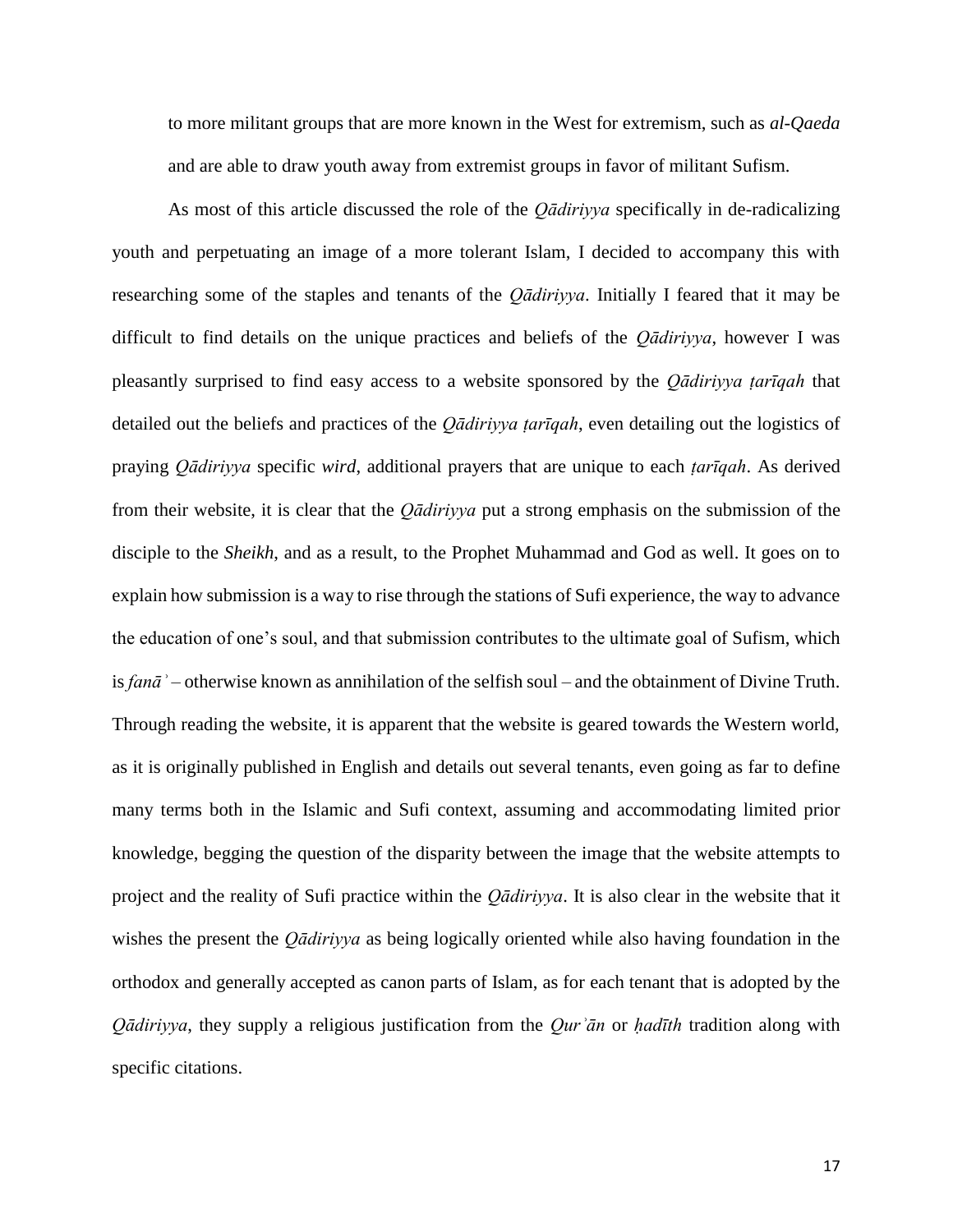The *Tijāniyya,* while also having deep roots in Morocco, as the founder of the *Tijāniyya*  taught and was eventually buried in Fez, have a different but equally important role than the *Qādiriyya Budshishiyya*. This particular *ṭarīqah* is oftentimes utilized for spiritual diplomacy, defined in the Moroccan context by Ž ilvinas Švedkauskas in his article "Facilitating Political Stability: Cohabitation of Non-Legalistic Islam And The Moroccan Monarchy" as using "transnational networks of Sufi *ṭuruq* with Moroccan origins to establish himself [Mohammad the Sixth] as a regional leader." It has become essential to creating spiritual ties with sub-Saharan nations as it is one of the most prominent *ṭuruq* in Africa and amongst Muslim African-Americans in the USA as well. In tugging on these spiritual ties through the *Tijāniyya* between Morocco and sub-Saharan Africa, Morocco is able to expand its influence beyond simply the nation-state borders of Morocco itself.

I was also fortunate to find an English based website that is sponsored by the *Tijāniyya ṭarīqah* that detailed several *Tijāniyya* tenants and practices. The website was also available in French and Arabic. Thematically, it was more logistically based rather than philosophical as the *Qādiriyya* website was, the *Tijāniyya* website was more focused on the specific rules that it is necessary to follow in order to be a part of the *Tijāniyya*, coming off as a stricter *ṭarīqah* than the *Qādiriyya*. One of the major things emphasized on their website, as with many other *ṭuruq* is the relationship between a *Sheikh* and their disciple, however the difference is the *Tijāniyya* frames it as more of a companionship. The *Tijāniyya* is also unique in that it is a rather restricting *ṭarīqah*  in that disciples are not allowed to affiliate themselves with any other *ṭarīqah*; they are only allowed to visit *awliyā* that have been approved by the leaders of the *Tijāniyya*; they must perform the *wird* exactly, and they must agree with and accept all the teachings of the founder - Sheikh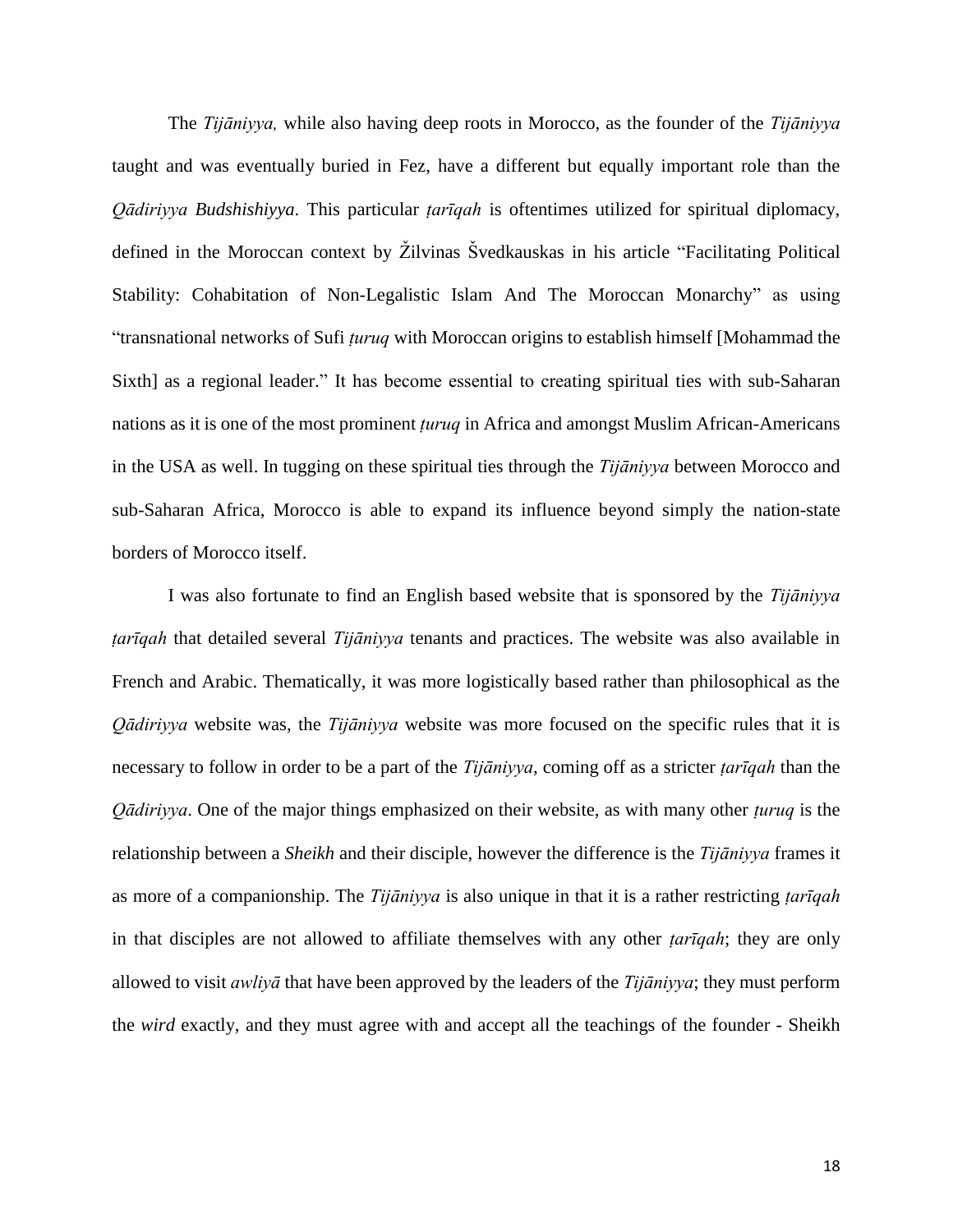Seyidina Ahmed Tijani, love the Sheikh Seyidina Ahmed Tijani; and they are forbidden to disrespect, contradict, or disagree with Sheikh Seyidina Ahmed Tijani.

There are two major initiatives that have been enacted in order to accomplish this goal of spiritual diplomacy with sub-Saharan Africa through the *Tijāniyya*. One is rather informal, it is the visitation by King Muhammad the Sixth of major *Tijāniyya* leaders in sub-Saharan nations along with political leaders. The other is a formal government foundation by the name of "Mohammed VI Foundation for African Ulemas", a foundation with the goal of spiritual diplomacy and connecting Morocco with sub-Saharan nations, especially those of Western Africa, on a religious and spiritual level. Similarly, King Mohammed VI also implemented the Mohammed VI Institute for the Training of Imams in Rabat while draws pupils from all across North Africa and Western Africa, teaching them tenants founded in the *Mālikī* school of law and Sunni Sufism then dispersing them back to their original nations in order to teach, creating a tie between that nation's spirituality and Morocco.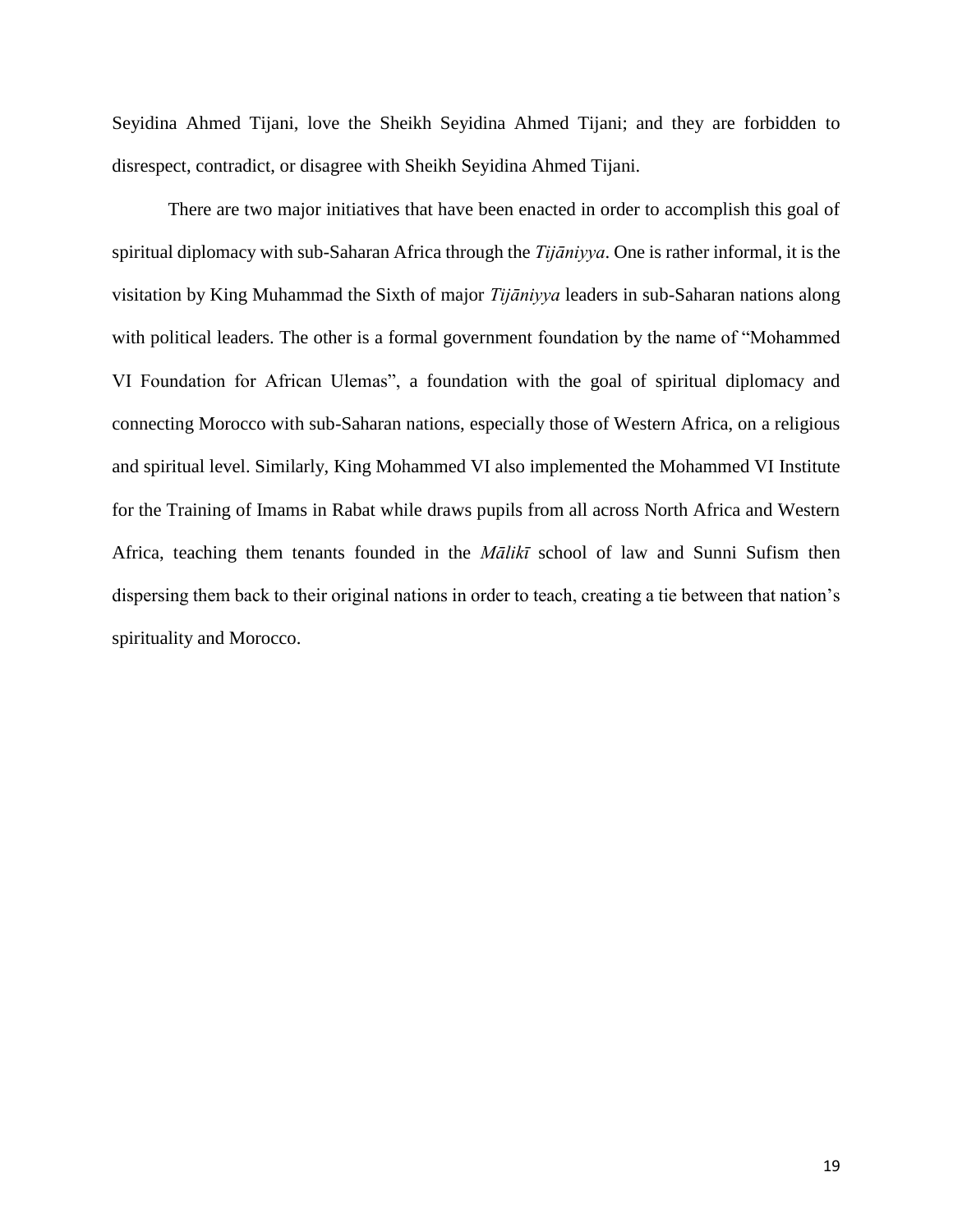### *Interviews:*

#### **Interview One: Professor Sadik Rddad**

On Tuesday, April  $10^{th}$ , I made a day trip to Fez in order to meet with Professor Sadik Rddad, an English professor that researched Sufism in Morocco extensively in his career. We met at a café of his choosing, brimming with students. I started the interview by introducing myself, including my major and academic background, as well as the framework and topic of my ISP, and he introduced himself and his background as well. It was during this part of the interview that verbal consent was gained from Professor Rddad to use our interview in my ISP project. The interview started out being guided by questions that I had written out prior to meeting with Professor Rddad *(Appendix 3)* but eventually it turned into a more organic conversation, where he explained the context and situation of Sufism in the wider Islamic conscious, as well as more specifically in the Moroccan context.

He started out by explaining to me a quote, "The East is the land of the Prophets, and Morocco is the land of the Saints", and explained Morocco's history with Sufism, as being a big producer of Sufi Saints, otherwise known as *awliyā*, and how especially in light of contemporary events in history, Sufism has been emphasized as one of the pillars of Moroccan Islam. Moroccan Islam, as explained to me by Professor Rddad has the pillars of following the *sharīʿah*, *Mālikī* school of jurisprudence, acknowledging the King as the commander of the faithful, and more recently since the 2003 Casablanca bombings, *Sunnī* based Sufism. Moroccan Islam has a historical context of emphasized mysticism as Sufism was instrumental to the transmission of Islam into North Africa as with the greater Islamic world.

We then began speaking about his own research into Sufism in the past, which included a survey on the relationship in Morocco between Sufism and Moroccan Youth. Prior to going into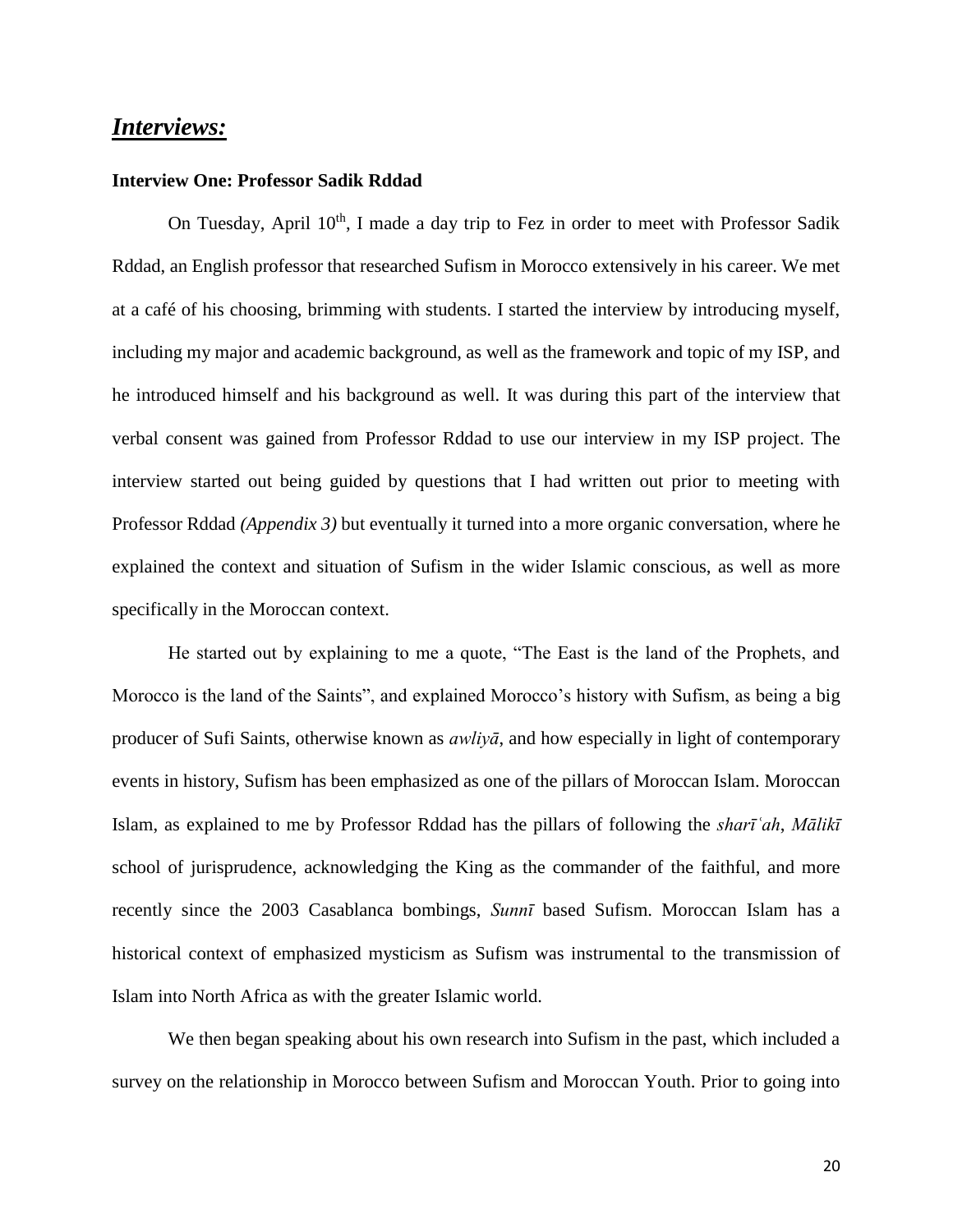too many details about his own research however, Professor Rddad insisted on contextualizing youth spirituality in Morocco post-Independence. He explained how after independence, in 1956 in Egypt a strong pan-Arab nationalism movement that was rooted in secularism was born and spread across North Africa to Morocco. This lead to the liberalization and secularization of many college campuses in Morocco, causing liberal extremism, making the Moroccan government nervous. In order to counteract this affect, that they believed to be rooted in the philosophy departments on campuses, the Moroccan government instilled and funded departments of religious study. However, as the departments went back and forth between religious and secular arguments, they increasingly radicalized in both directions, creating the issue of Islamism in Morocco, which culminated in the 2003 Casablanca bombings. The Moroccan government's response to this was to allow modernity and leftists to counterbalance Islamism as well as emphasize Sufism as a strong component of Islam in order to de-radicalize – as Sufism is viewed as relatively apolitical. However, Professor Rddad challenged me to implore whether this promotion of Sunni based Sufism as one of the main pillars of Moroccan Islam would grow out of hand and turn against the Moroccan government as the religious studies departments instilled in public Moroccan universities have.

From here, we began to discuss the methods that the Moroccan government has undertaken in order to help promote Sufism as being a staple in Moroccan Islam, as well as the implications and motives of these policies. In post-independence Morocco, Sufi *ṭuruq* were viewed with suspicion as perhaps being agents of colonialism or in the very least complacent in their control. A major move that was made by the Moroccan government to promote Sufism was the appointment of Ahmad Tawfiq to the position of Minister of Religious Affairs, as he is acknowledged as a member of the *Qādiriyya Budshishiyya*, an integral *ṭarīqah* to the relationship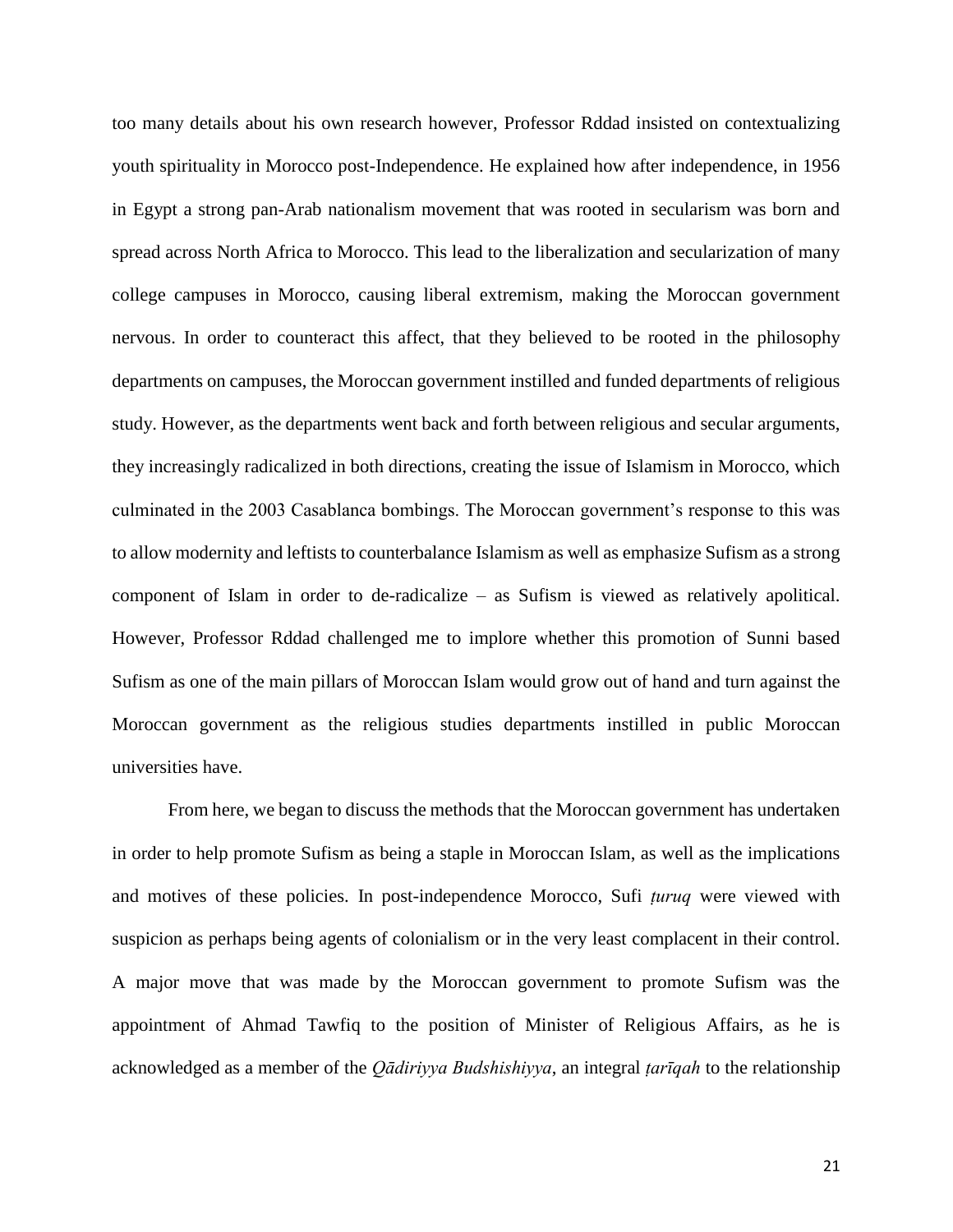between spirituality and the central government in Morocco. Another spiritually political move that has been made, is the increasing number of meetings and visits between the King of Morocco, Mohammed the Sixth, and prominent spiritual leaders of other nations in Africa, not simply political or academic figures. His international visits, primarily with those of the *Tijāniyya* order, help to promote a sense of spiritual unity and association with African nations. This idea of international spiritual diplomacy is not one to take lightly, as it may be easy to do with a postenlightenment Western positionality, as it has been integral to strengthening ties between Morocco and Western African nations, particularly Senegal, Gambia, and Mali. This discussion of *ṭuruq* progressed into dialogue on the specifics of each prominent tariqa and the significance of their presence in intergovernmental relations as well as de-radicalizing the Moroccan public, particularly the disillusioned youth.

#### *Qādiriyya*

In choosing any *ṭarīqah* to promote, it is important to ask the question of why this one particularly. In the case of the *Qādiriyya* the three major reasons are that they have a reputation of being very tolerant, they are in support of the King of Morocco as the leader of the faithful, and they are able to appeal the most to the Moroccan youth through a variety of methods. A major reason why they appeal more to Moroccan youth and educated masses is because they emphasize the importance of educating the soul as a way of attaining blessings rather than obtaining blessings solely from the cult of Saints that has become so prominent through the perpetuation of popular Sufism in Morocco. They also advocate for a more accommodating version of Sufism, an example being the moving of meetings from *zāwiyah* to private homes, which was seen as a modernization of Sufism that appealed to a wider demographic, as specific demographics could meet together for the meetings in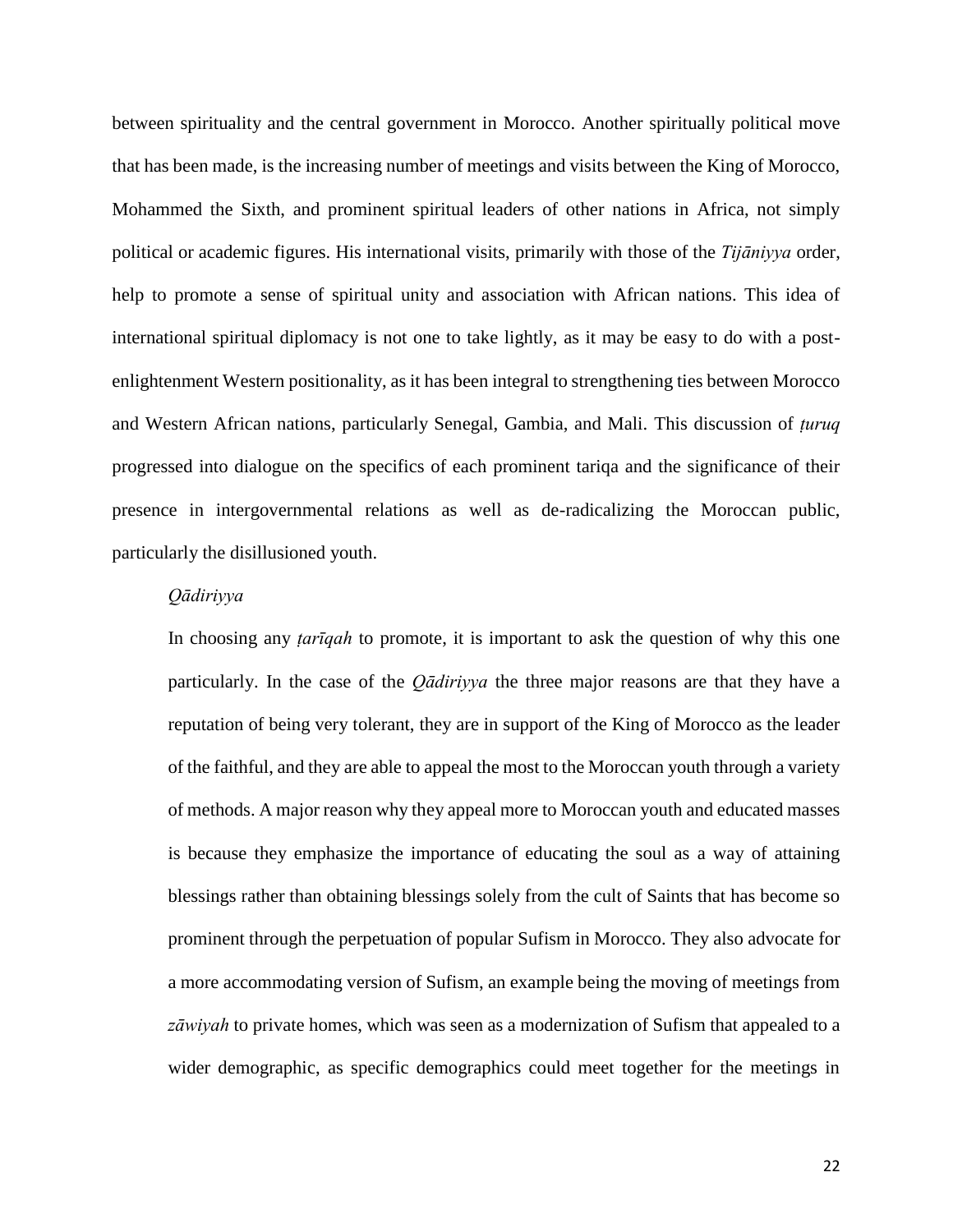private homes based off of common characteristics. On the part of the *Qādiriyya* as well, their tenants dictate a very open and tolerant lifestyle that is able to accommodate those of many different backgrounds, they are known for not being overwhelmingly strict on the veil as well, giving members of the *Qādiriyya* the freedom to express themselves through their religion and not feel limited or restricted. They also pour resources into campaigns such as media campaigns in order to reach a wider audience and appeal more to the youth. *Tijāniyya*

The *Tijāniyya* on the other hand, have a more specific demographic, that of middle-upper middle class and have a more difficult time appealing to Moroccan youth because of this. Within Morocco, the most prominent offshoot of the *Tijāniyya* is the *Darqāwiyya*, which comes from the *Shaḏilīa*, as the founder, *Mōulāy al-ʿArabī al- al-Darqāwī al-Zarwālī* was from Morocco. The *Tijāniyya Darqāwiyya* is known for being incredibly tolerant and promote the idea that the enemy of the soul is not external, but rather the soul itself, the selfish *nafs*. This reputation and ideology is very valuable to de-radicalizing youth, however due to their demographic of middle aged and older members that belong to middle-upper middle class, it can come off as being inaccessible for youth, reducing their appeal to de-radicalizing youth in Morocco. However they are significant for international spiritual diplomacy as well as for integrating several sub-Saharan migrant populations, as the *Tijāniyya* is a very prominent *ṭarīqah* amongst sub-Saharan communities. In more recent years, it has behooved Moroccan diplomacy to tap into their African roots and identity, rather than simply remained tied up in the North African/Mediterranean identity and disassociating with their African identity. The utilization of the *Tijāniyya* in spiritual diplomacy is exemplified through the King of Morocco, Mohammad the  $6<sup>th</sup>$ 's, meetings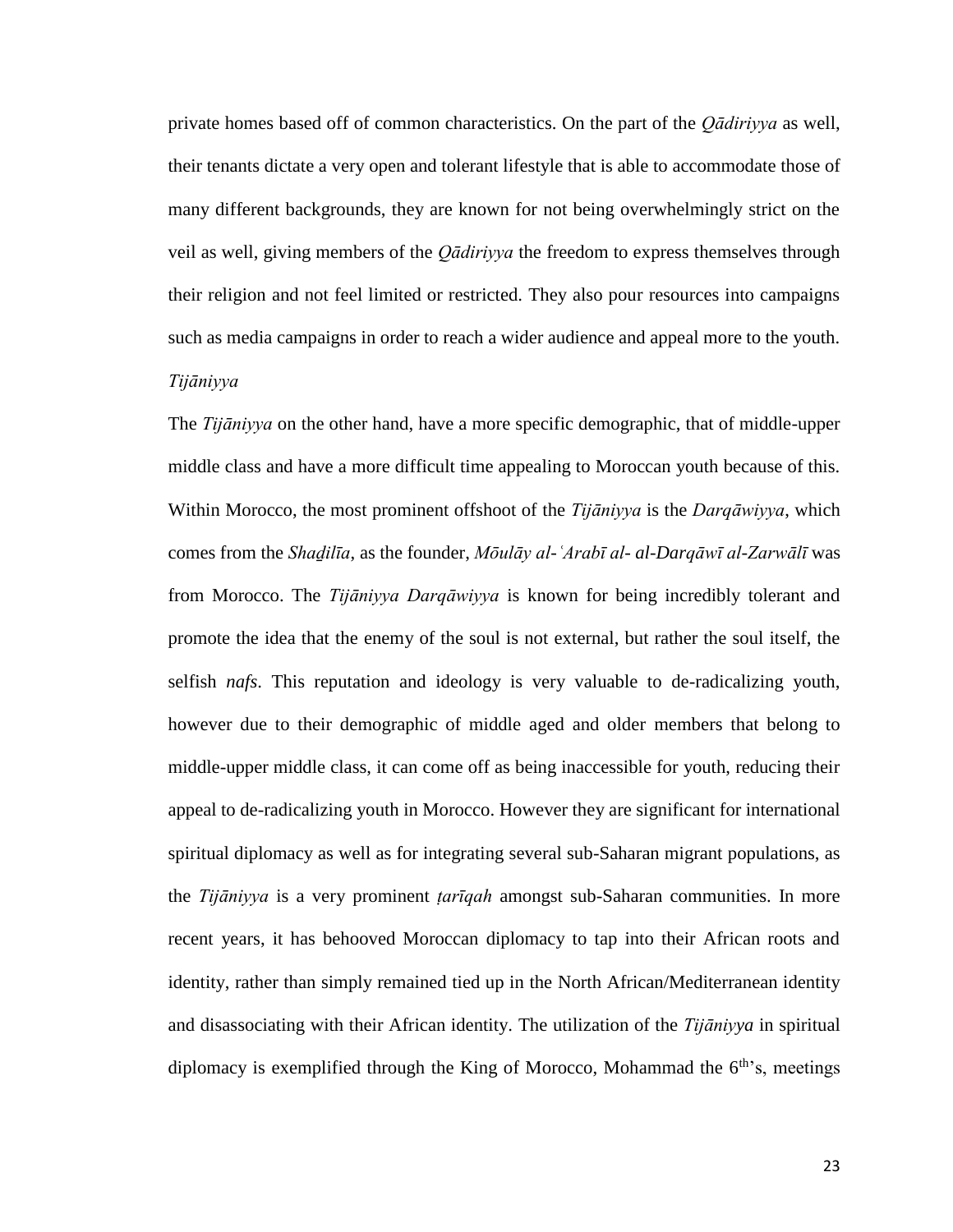with prominent leaders in the *Tijāniyya ṭarīqah* internationally, a practice that began approximately 6-7 years ago.

#### *Traditions of Sufism in Morocco as discussed with Professor Rddad*

#### *High Tradition Sufism*

High tradition Sufism can otherwise be known as Orthodox Sufism, this is the Sufism that is the most compatible with the institutionalized parts of Islam. It emphasizes education of the soul as a means to free the soul from evil inclinations, otherwise known as the nafs – the selfish part of the soul. This speaks to the canon Islamic concept of the greater jihad, the jihad of the inner soul and an acknowledgement of the importance of separating the selfish and worldly inclinations of the soul from the higher soul that in an attempt to transcend. In this it is also emphasized that Sufism is only Sufism in the context of Islam. The emphasis of education and the need to follow the orthodox and institutionalized sides of Islam in addition to the esoteric elements makes it appealing to logically minded individuals as well as the other institutions of Islam.

#### *Metaphysical Dimension of Sufism*

The metaphysical dimension of Sufism is the philosophical dimension of Sufism and delves into the path that must be taken through Sufism to get to God. A famous Islamic scholar that helped to popularize Sufism is *ibn ʿArabī,* who wrote volumes on the canonization of Sufi philosophy. Interestingly, *ibn ʿArabī* had many of his works burned for political reasons, as his works called for a renunciation of worldly wealth and power, intimidating those in power as they feared an undermining of their influence. The metaphysical dimension of Sufism really emphasizes turning inwards in order to destroy *al-nafs*, a process also known as *fanāʾ* – annihilation, and the separation of the animal part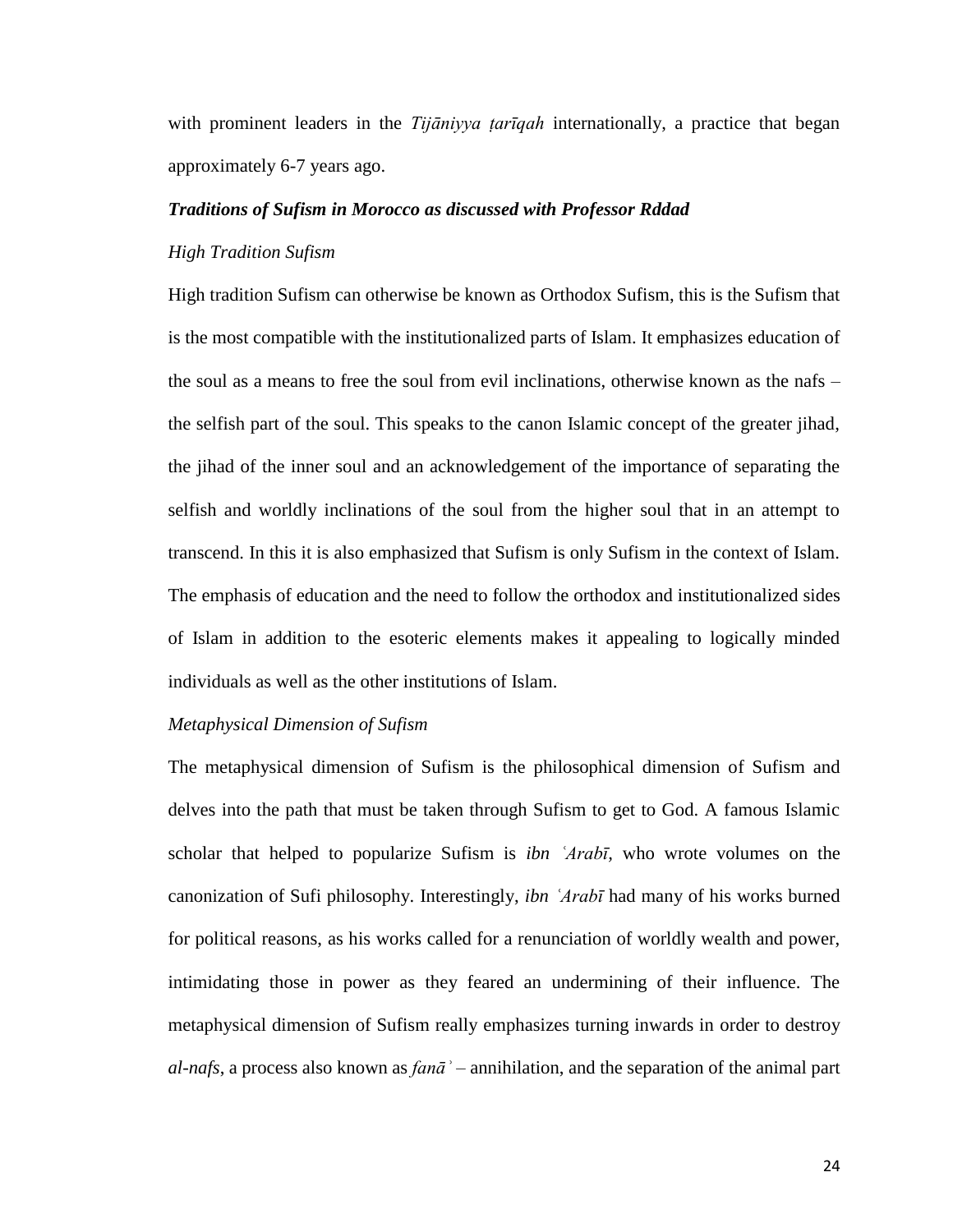of the human soul from the divine part of the human soul, achieving this is thought to be a departure of the human soul from the body, and a merging with the *wūjūd* of God, essentially a oneness and transforming into God. A famous example of a Sufi from the heroic period of Sufism is *al-Ḥallāj*, who to the outrage of prominent Islamic scholars and leaders at the time, would make declarations such as "!الحق انا", meaning "I am the Truth!", a name of God. Sufi metaphysics also dictates a superiority of the soul and heart over the mind, there is a belief that you cannot think your way to Divine Knowledge, showing a clear distinction between post-Enlightenment Western thought and Sufi philosophy.

#### *Popular Sufism*

Popular Sufism from time to time deviates from the teachings of Islam, but is still seen as being very powerful whether for spiritual or political reasons. Popular Sufism consists of the Cult of Saints that has become so associated with Moroccan Islam, as well as the idea of pilgrimages to Sufi tombs for the attainment of baraka, or blessings/power of God, through Sufi saints and talismans. It is thought that elements of popular Sufism were essential in the transmission of Islam into North Africa and sub-Saharan Africa as Sufis were more inclined to adopt local customs and religious traditions into Islamic practice, easing the transition. In many cases, popular Sufism becomes a blend of Islamic and pagan traditions that are indigenous. Popular Islam tends to appeal more to the lower and middle classes that do not have a strong basis in the study of canon institutionalized Islamic theology, sciences, and philosophy.

Lastly, we discussed the role that Sufism has played in the advance of women's spirituality as being a prominent force within Islam. In orthodox and institutionalized Islam, while women have access to spiritual resources such as the mosque, it is not always a very welcoming

25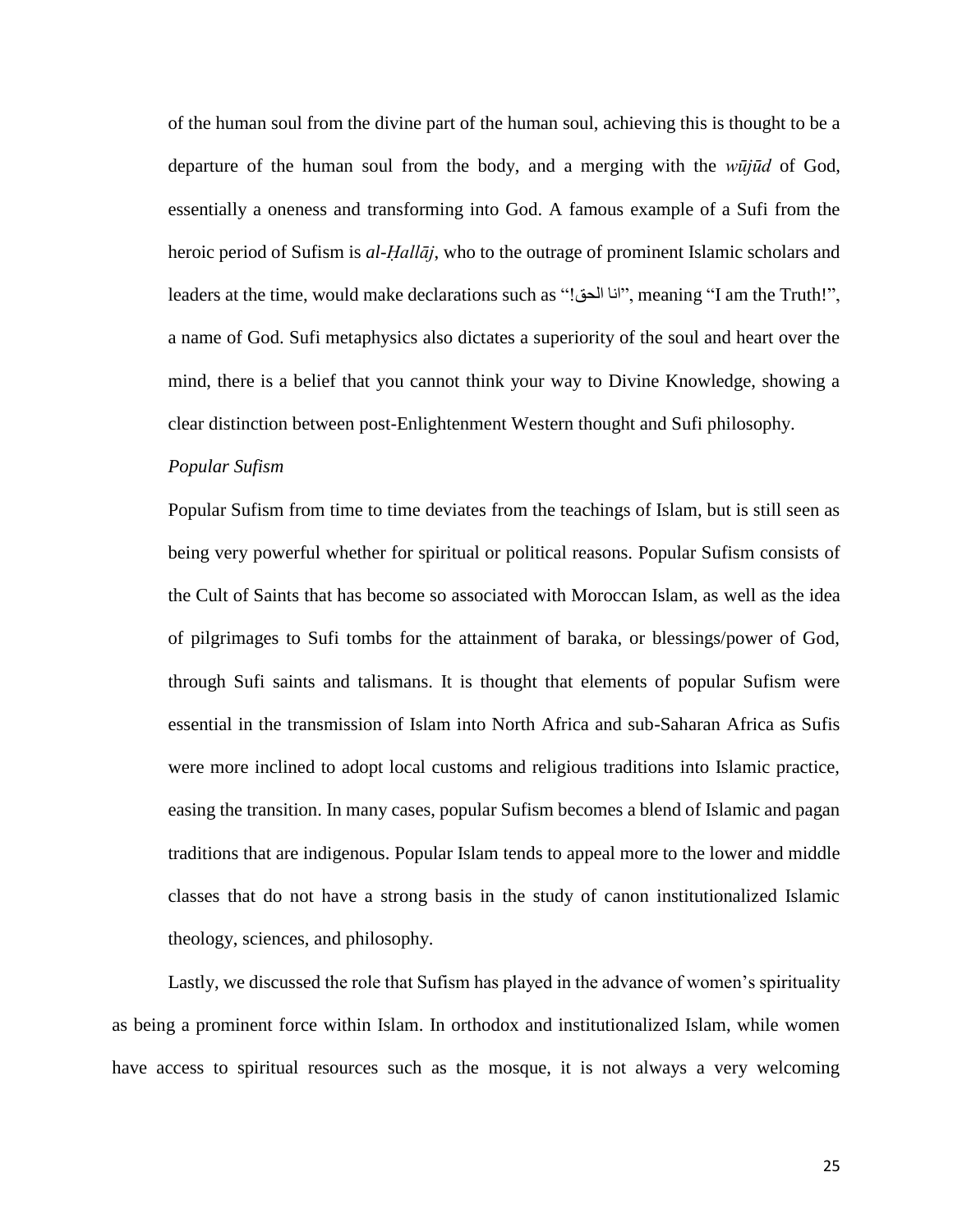atmosphere, even seen through the lower quality of the entrances for women. Sufism however, is much more inviting to women, even giving women the chance to arrange and run *dhirkullah* autonomously. Through Sufism, women have been able to find a way to express themselves more freely spiritually, especially as several *ṭuruq* have sections specifically for women, this phenomenon has helped to attract Moroccan youth to Sufism as well, as it is seen that Sufism and Islam are not in contradiction to modernity or feminism.

We concluded by speaking about *ʿAbd al-Malik*, a Congolese rapper that discovered Sufism after traveling to Morocco, and that believes that Sufism saved him from a life of radicalization, hate, and resentment. But rather, through Sufism, he was able to find love. This is how we tied everything together in the end, if Sufism had to be defined by a single word, it would be "love". Everything in Sufism is because of and through love, and loving another is loving oneself as we all come from the same breath of God, we are all of the same *wūjūd*, and God created the world so that he may be known and loved.

#### **Interview Two: Anonymous University Student 1**

#### *Demographics: Early 20s, studying English, identifies with Sunni Sufism, studies in Rabat*

I was introduced to this interviewee through mutual friends after expressing that I was interested in studying Sufism in Morocco as she had previously expressed to our mutual friend that she identified as Sufi. We met at a snug café of her choice that was filled with students so that she might feel comfortable during our interview. Initially I was worried that she might feel wary about speaking on her personal spirituality as well as her understanding of Sufism in Morocco, however I was pleasantly surprised when she was incredibly warm and enthusiastic to speak to me and gained written consent from her in order to use what we discussed in the interview. We elected to speak predominantly in English as she felt this was how she could best express herself with the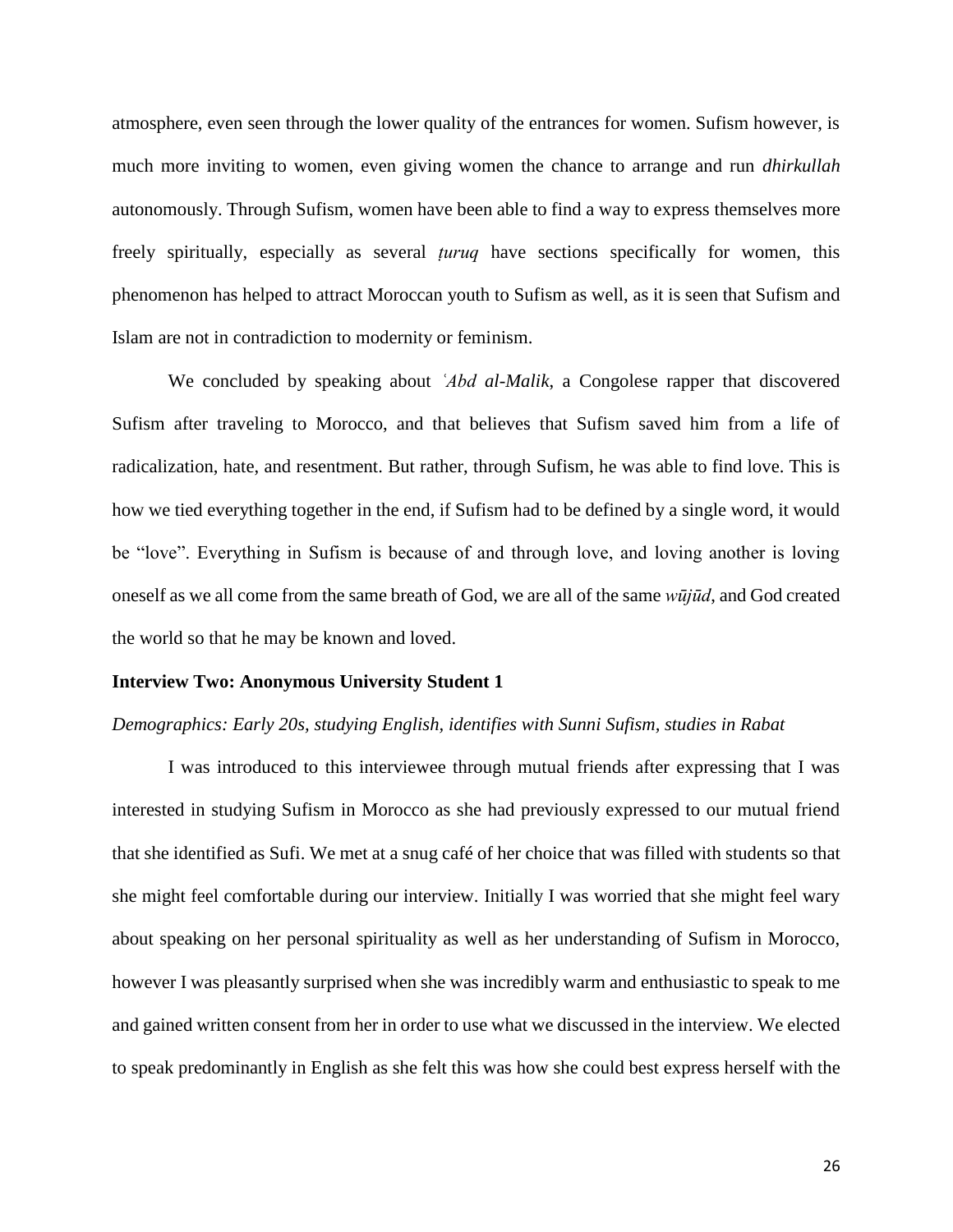least risk of miscommunication and for religiously specific ideas we would switch to Standard Arabic, this did not present as a communication issue because I had encountered several of these terms in the past through my various coursework on Sufism. Due to the sensitive nature of some of the things that she expressed in the interview, we decided to keep her identity anonymous save for relevant demographic markers.

Coming into the interview, I did not realize that Sufism existed so viably outside of the *ṭarīqah* structure, however my understanding of Sufism as practiced was quickly rethought through our interview. The first question that I asked to kick off the interview was whether or not she associated with a *ṭarīqah*, and if so, which one. To my surprise, she quickly responded that she did not associate herself with a *ṭarīqah* but still identified as Sufi, prompting a spin-off conversation into the meaning of spirituality and Sufism to her. She was very insistent on defining Sunni Sufism as simply putting an emphasis on spirituality and one's own personal relationship with God, which she accomplishes through various personal rituals that she referred to as "celebrating faith". These methods and rituals included meditating to Sufi songs and the *Qurʾān* as well as doing everything with the focus of building a stronger relationship with God. To her, these all are able to exist outside of the ṭarīqah structure, in fact, she stated that she found the atmosphere of *dhirkullah* with a *ṭarīqah* to be very oppressive, dark, and overbearing. She simply did not feel comfortable in that environment and that her personal exploration of Sufism is just as viable.

We then went through a timeline of her own journey through her spirituality, which includes phases of atheism and a period of time when she felt lost. When she first decided to put a strong focus on her personal relationship with God rather than simply going through motions she was reluctant to put a label on it, as she did not want to feel limited or bound down by rules, rather she felt in order to be truly close to God and to have a personal relationship with him, she could

27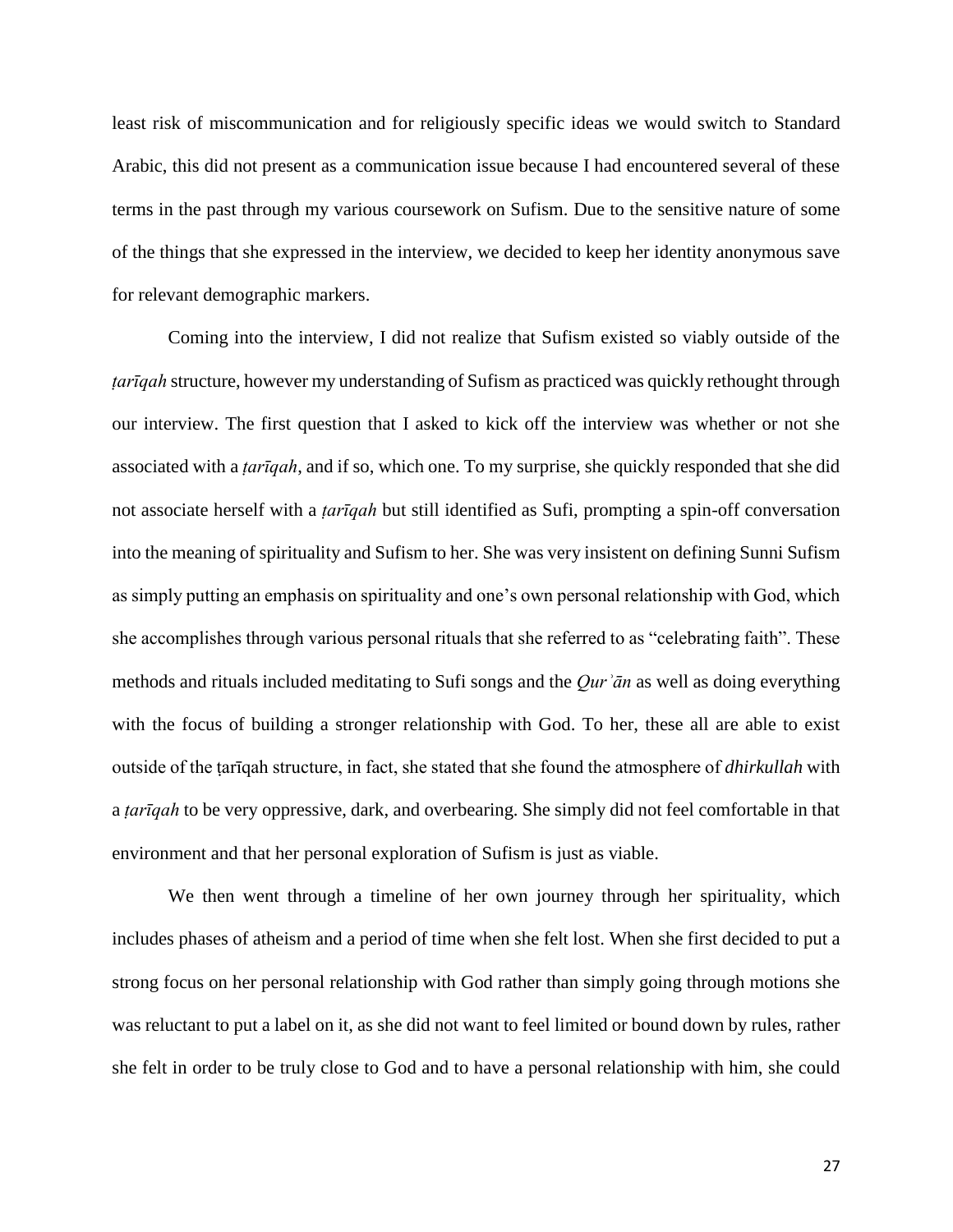not be limited. However, after discovering more of the world of Sufism, she became incredibly interested in the world of South Asian Sufism, stating that she feels incredibly drawn to South Asian Sufism and feels disassociated with Moroccan Sufism. I followed this discussion up with the question of whether she would ever consider associating herself with a *ṭarīqah* in Morocco, but she answered that she did not feel that they aligned with her pursuits and re-emphasized that she did not enjoy the environment of the Zāwiyah culture in Morocco.

From there we started trying to outline the form of Sufism in Morocco. She said that many of the practices in Moroccan Sufism had an air of *Shīʿah* martyrdom, in that in many Moroccan Sufi celebrations she witnessed self harm actions that did not seem to actually faze the participant. She cited this as a reason for Moroccan Sufism being viewed as heavily marked by superstition and as merging with pagan traditions, as many that participate in this kind of activity believe that they are being protected from true harm by God or that they are beneficially possessed by *jinn*. Overall, I felt that she viewed these practices unfavorably and as deviating strongly from Islam.

I followed up by asking her why how she believed these "superstitious" practices came to become integrated in Moroccan Sufism, and she surprisingly cited mental illness and the suppression of mental illness as the root of allowing superstition to purvey Islam. She explained to me that from the psychological perspective, generations ago, whenever someone would exhibit mental illness, it would be attributed to causes such as jinn possession or a disassociation from spirituality, prompting remedies that in the contemporary context would be considered merely superstition. Throughout time, these practices became compounded upon themselves, layered, normalized, and integrated into Moroccan Islam and Sufism, however they have the potential to alienate potential disciples as they are associated with superstition and irrational behavior for many Moroccans.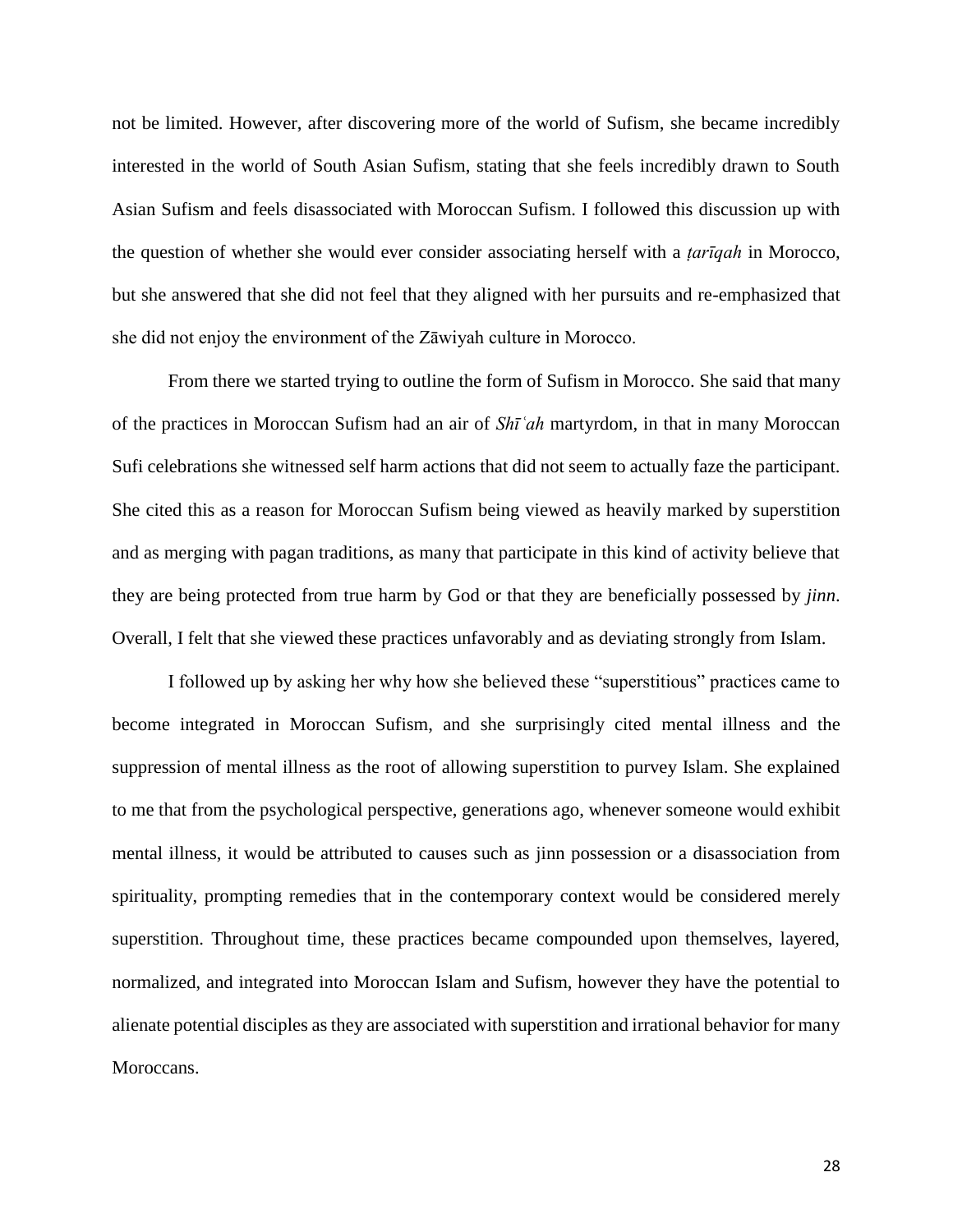From here we shifted from her own personal experience with Sufism to speaking more on public opinion of Sufism in general. First, I asked her about what her perception of the general Moroccan public's opinion on Sufism is. She said that in many cases, Sufism in Morocco is viewed as being superstitious and because of this, can have a negative connotation, however she also made sure to clarify that there are many that find Sufism to be incredibly beautiful and even practice Sufism. However, in her opinion, the Moroccan cult of saints and *zāwiyah* culture is not one that is a good representation of proper Islam as she feels the cult of saints has grown out of hand and is verging on *shirk*, one of the largest sins in Islam – associating or equating others with God. While she acknowledges that there is nothing wrong with respecting *awliyā* as being examples of how to worship God, she feels that the veneration of *awliyā* has grown into worship. She feels that many people may find Sufism to be ignorant or false and that if this is one's only understanding or knowledge of Islam, then they may have a negative or skewed understanding of Islam.

After discussing Moroccan public opinion on Sufism, we then went into the relationship between Sufism and the Moroccan government. Initially I was worried that because of my positionality as an American she would hesitate to speak too much into this, however I was thrilled to find that she was happy to be perfectly candid in the state of religious affairs in the government. She stated that she felt that the Moroccan government was unjustly biased towards Sufism over Christianity, Judaism, and other religions simply because it is associated with Islam and it allows them to promote their own agenda. Citing the superstitious nature of the *zāwiyah* culture in Morocco, she believes that the Moroccan government is attempting to tap into the disciple-*sheikh* relationship in order to keep the citizens complacent, apolitical, superstitious, and scared – proving an oppressive tactic and the true motivation behind promoting Sufism through *zāwiyah* culture. This is an easier citizen to control. While she believes strongly in spirituality, it is also her personal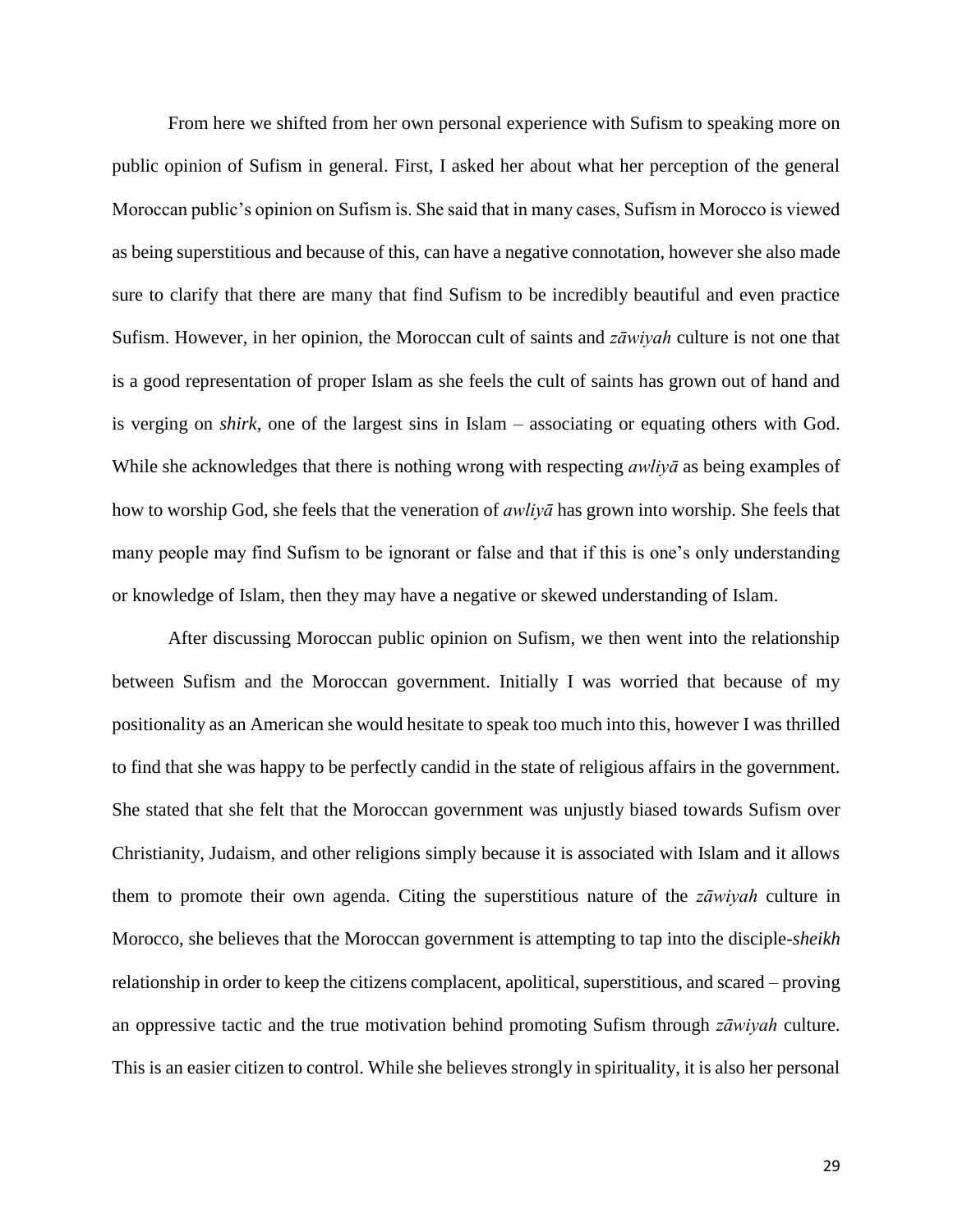opinion that religion is something that is exceedingly personal and that it is not the place of the government to interject and to dictate, rather Islamic governments should not exist, and rather should be replaced by a completely secular model. For her, this is the path to modernity. However, the reality in Morocco is one where it is necessary to maintain the delicate balance between tradition and modernity, religious government and secular government, in order to avoid political turbulence, and due to this reality, she believes that religion, especially Sufism, has been co-opted as a form of control by the Moroccan government. As far as she is concerned, there is nothing inherently wrong, but in order for it to be true Sufism and a true personal relationship with God, then everything else must be eliminated including involvement by the Moroccan government and extravagant deviating *zāwiyah* culture.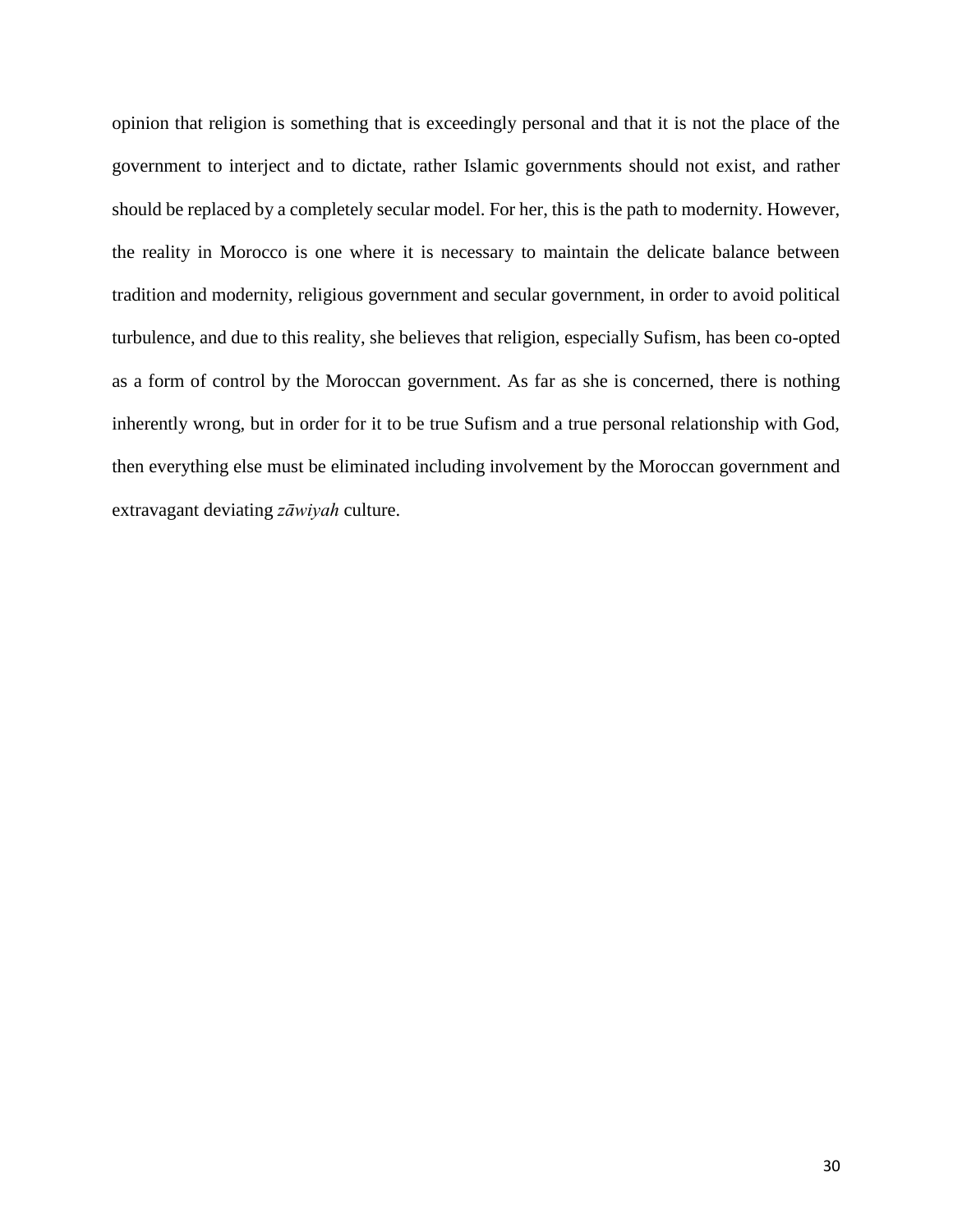#### **Interview Three: Anonymous University Student 2**

#### *Demographics: Early 20s, studying medicine, Sunni Muslim, studies in Casablanca*

This interviewee is a friendly student at a University in Casablanca that approached me in a café in Rabat in order to initiate conversation. Through this conversation I came to learn that she is a medical student from Rabat and she learned that I am an American student in Morocco studying Arabic, Multiculturalism and Human Rights, and Sufism. She was quick to preface that she did not know much about Sufism, but that she was happy to help me with anything that she could. However, we still engaged in a short interview in order to gain another perspective from a Moroccan that did not have any strong associations with Sufism, whether academically or spiritually.

When asked about her prior knowledge of Sufism in general, she stated that she did not know much, other than it is essentially about renunciation of Earthly values in favor of a relationship and proximity to God, that it is a focus on spirituality. She also went on to state that many migrants are Sufi and seemed to associate Sufism more strongly with migrants rather than fellow Moroccans, but still recognized Sufism as a part of Moroccan identity. The only Sufi *ṭarīqah* that she was able to reference by name was the *Tijāniyya*, which she referenced as being the *ṭarīqah* that the Sufi migrants she is familiar with are a part of. From her limited background and association with Sufism, I asked her to give me her own personal opinion on Sufism, however she declined to answer this question as she did not consider herself well versed enough on the topic, rather she gave me her understanding of the Moroccan public opinion of Sufism, stating that there are many Moroccans that find Sufism to be exceedingly beautiful, but there are others that view it as superstition/too extravagant or do not know much of it altogether.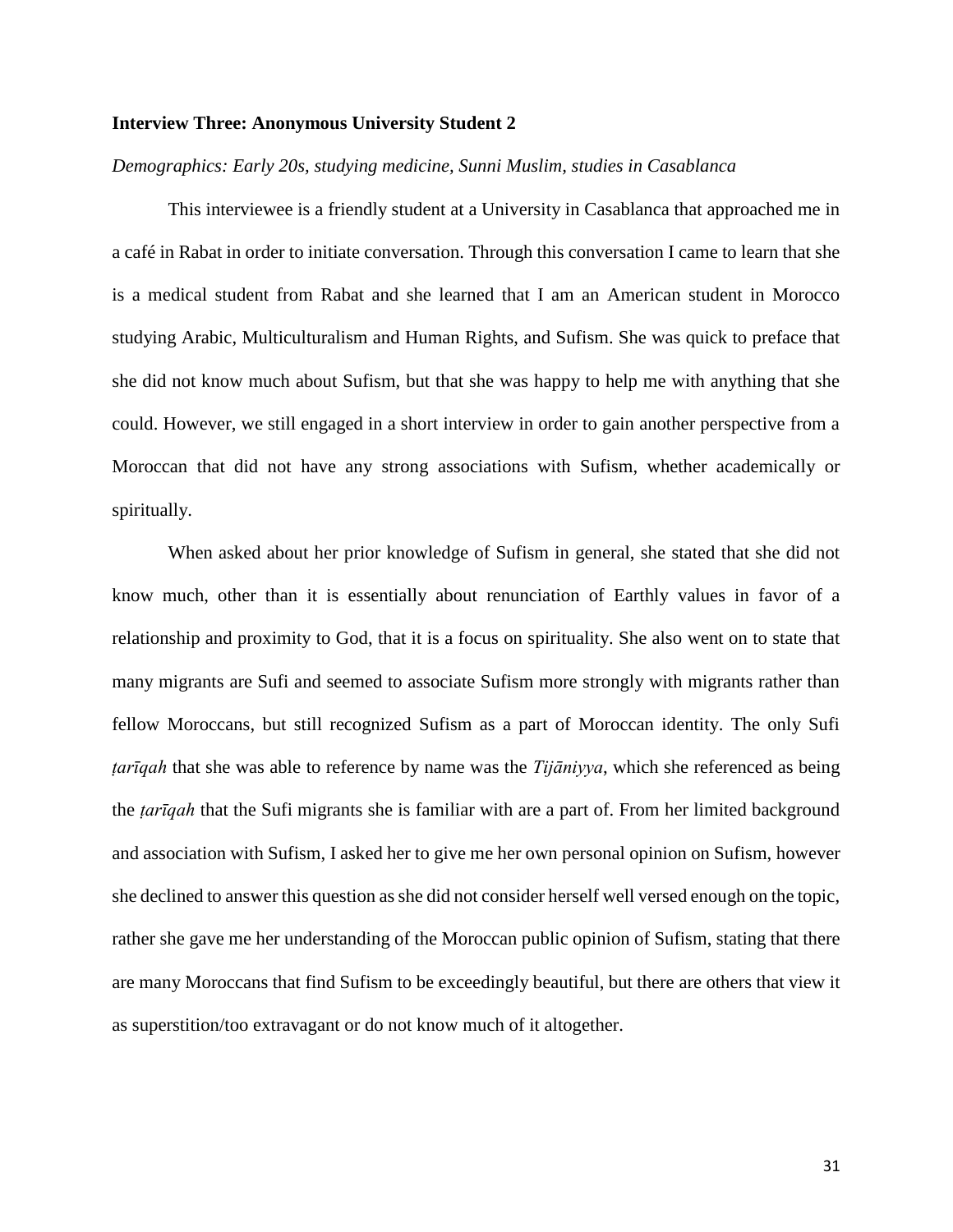I concluded by asking her how she encountered the knowledge that she has of Sufism in Morocco and she cited her family members, many of which visit *zāwiyah* in Fez in order to pay tribute to *awliyā,* however she herself does not participate or know much about these rituals. She also stated that she acquired some knowledge on the *Tijāniyya* from her migrant friends that are associated with the *Tijāniyya* and is aware of the culture of collective dhikrullah and *samāʿ*. However, her knowledge did not extend much beyond this and she was apologetically unable to name any other *ṭarīqah* or prominent Sufi figures. I quickly assured her that this was not an issue at all, and that she contributed to my sample pool in a meaningful way.

#### **Reflection on Interviews:**

It is important for me to acknowledge how fortunate I am and how meaningful it is to my work that I was able to conduct interviews with individuals of such varying backgrounds and investments in Sufism. Without the interviewee pool that I encountered, my work would have truly been incomplete. I was able to encounter the topic of Sufism in Morocco through various different lenses, giving me a more complete and complex view that explores various facets. My interview with Professor Rddad was academically based, and it was very enlightening to hear his academic opinions and research that he has conducted in the past. I'm fortunate that he was so willing to speak to me and share his knowledge, he was also incredibly accommodating to my own academic background and laid a strong foundation for my understanding of Sufism in the Moroccan context, giving me food for thought to carry into my literary research and other interviews.

The interview with the first university student was the most eye opening for me in terms of alternative opinions of Sufism and the relationship between Sufism and the government, and it is an enlightenment that I am eternally grateful for. I am also incredibly fortunate that she was so comfortable speaking so openly and candidly on something as personal on her own spirituality,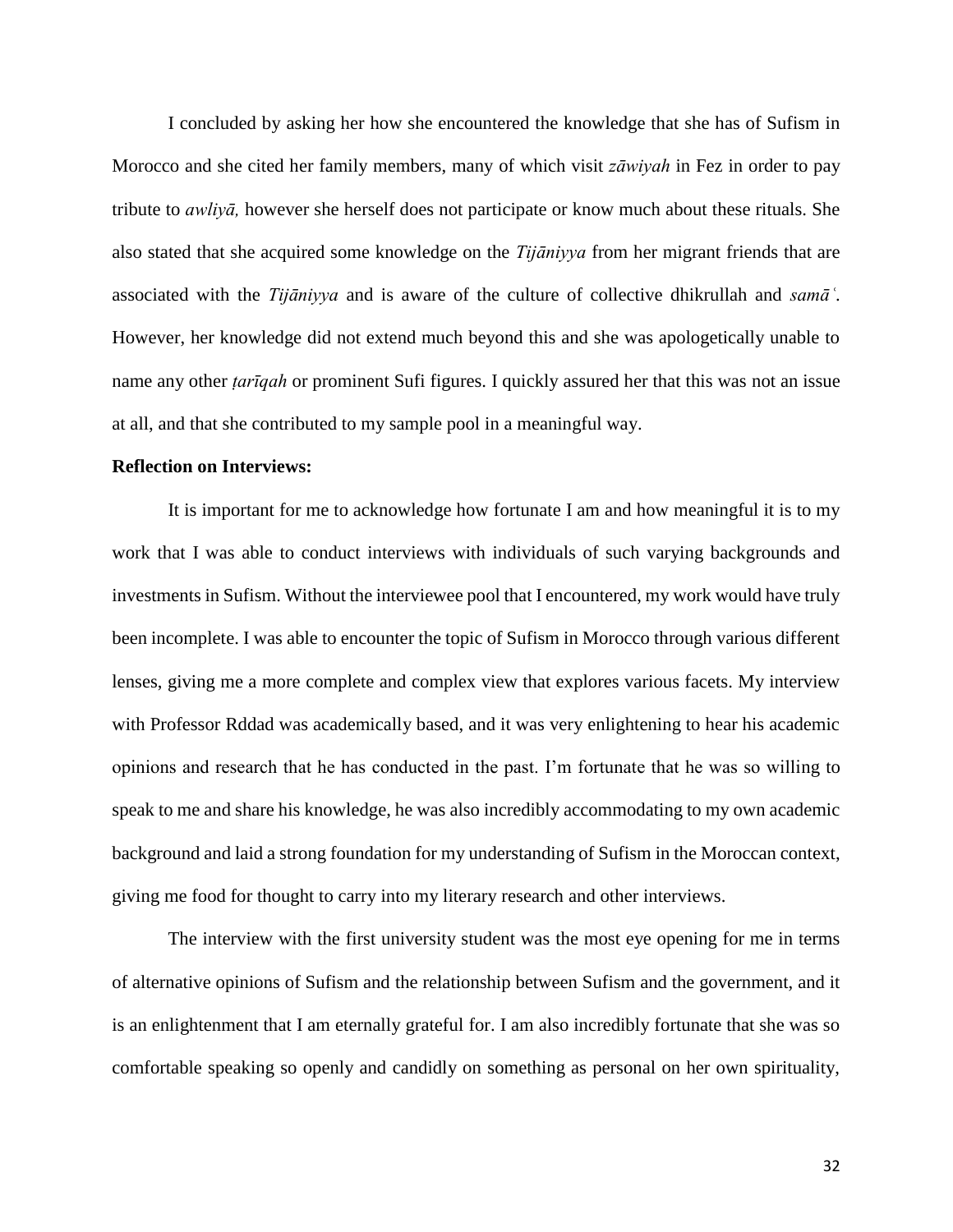especially in the context of how personal she takes religion and the context of religion as being a taboo topic to speak on in Morocco. This interview was especially enlightening as prior I had only seen the viewpoint that the promotion of Sufism as a pillar of Moroccan Islam is a positive and effective means of de-radicalizing potential seeds for extremism, however after speaking with this university student I was exposed to an opinion that viewed Sufism as promoted by the government as being an oppressive and controlling tactic.

While the second university student did not feel that she was able to contribute much to my research, her opinion was a valuable one that helped me to understand the neutral and unassociated opinion of Sufism in Morocco. In my time in Morocco, I've had several instances where Moroccans have asked me why I'm in Morocco, and I explain that I'm a student that's studying Arabic, Multiculturalism and Human Rights, and conducting research which inevitably prompts the question of "what subject are you researching?". This usually leads into a conversation about how I'm studying Sufism, which always receives the mixed reactions of "oh, that's forbidden. It's simply superstition, it's not Islam" or "I don't know anything about it honestly". This was consistent with the interview I conducted with the second university student, as she quickly apologized at the beginning of the interview, stating that she did not know much about Sufism and did not have much of a basis to speak on it, however she was happy to help me however she could. Her understanding of the public opinion of Sufism in Morocco was fairly consistent with the reactions I had received prior when it came to speaking with locals about my studies as she stated that many Moroccans either know nothing about Sufism, view it as superstitious or extravagant, or they are associated with Sufism and find it beautiful.

### *Conclusion*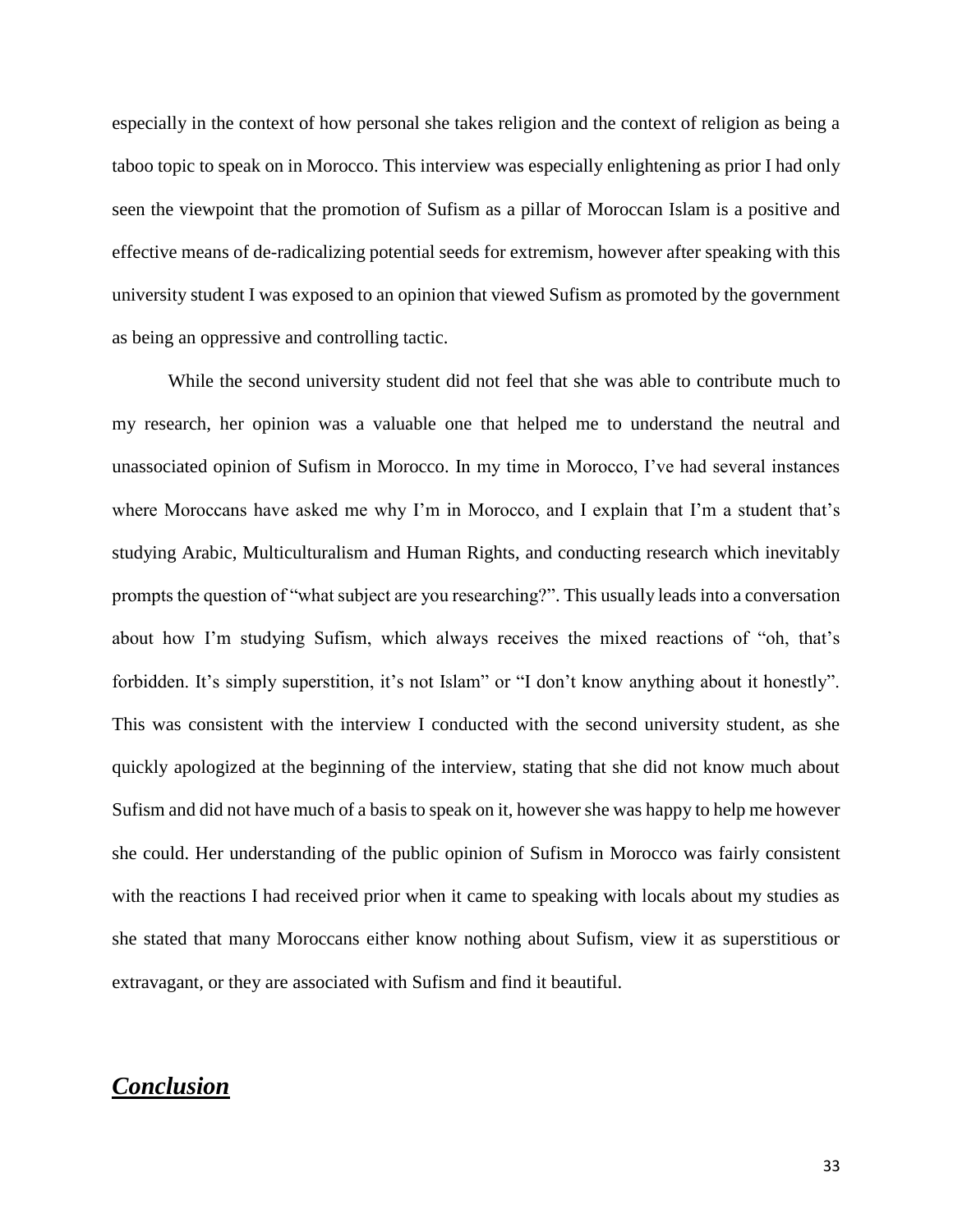Prior to coming to Morocco, I had taken extensive coursework on Sufism, even in the context of Morocco and Morocco's cult of saints, however I was unable to reconcile my understanding of Sufi doctrine with a contemporary form of Sufism that is practical and exercised in Morocco now. I was eager to meet Sufis and have discussions with them, if they were willing, but I did not anticipate how hard it would be to spot disciples of *ṭuruq*, more commonly referred to as *zāwiyah* in colloquial Arabic. It was also impossible for me to anticipate how many people in Morocco had limited knowledge on Sufism or the impression that Sufism has on the Moroccan conscious, or how Sufism and Moroccan Islam have both melded in many ways to the point where Moroccan Muslims do not recognize certain practices as Sufi, but rather simply tradition. The history of Islam in Morocco and Sufism in Morocco is nearly inseparable due to Sufism's long standing presence on the Moroccan conscious and role in shaping Islamic tradition and practice in Morocco.

While Sufism inherently is thought to be apolitical, time and time again throughout history there have been instances in which Sufism has been used for political reasons or drawn political reactions. Such examples particularly those of Western Africa include Uthman dan Fodio, the founder of the Sokoto Caliphate which is what is now known as modern day Nigeria, a member of the *Qādiriyya* that used Sufism as one of his inspirations in his jihad and he insisted on a deeper form of spirituality within his Caliphate and Amadu Bamba a notorious Sufi Shaykh that initially belonged to the *Qādiriyya* before forming his own *ṭarīqah* became a beloved symbol of Sene-Gambian pride and resistance against the French. This goes to show how central Sufism is to West Africa and how it is aptly the key to spiritual diplomacy between Morocco and Africa, particularly West Africa, while also giving historical precedent to Sufism being used for political reasons and affiliations.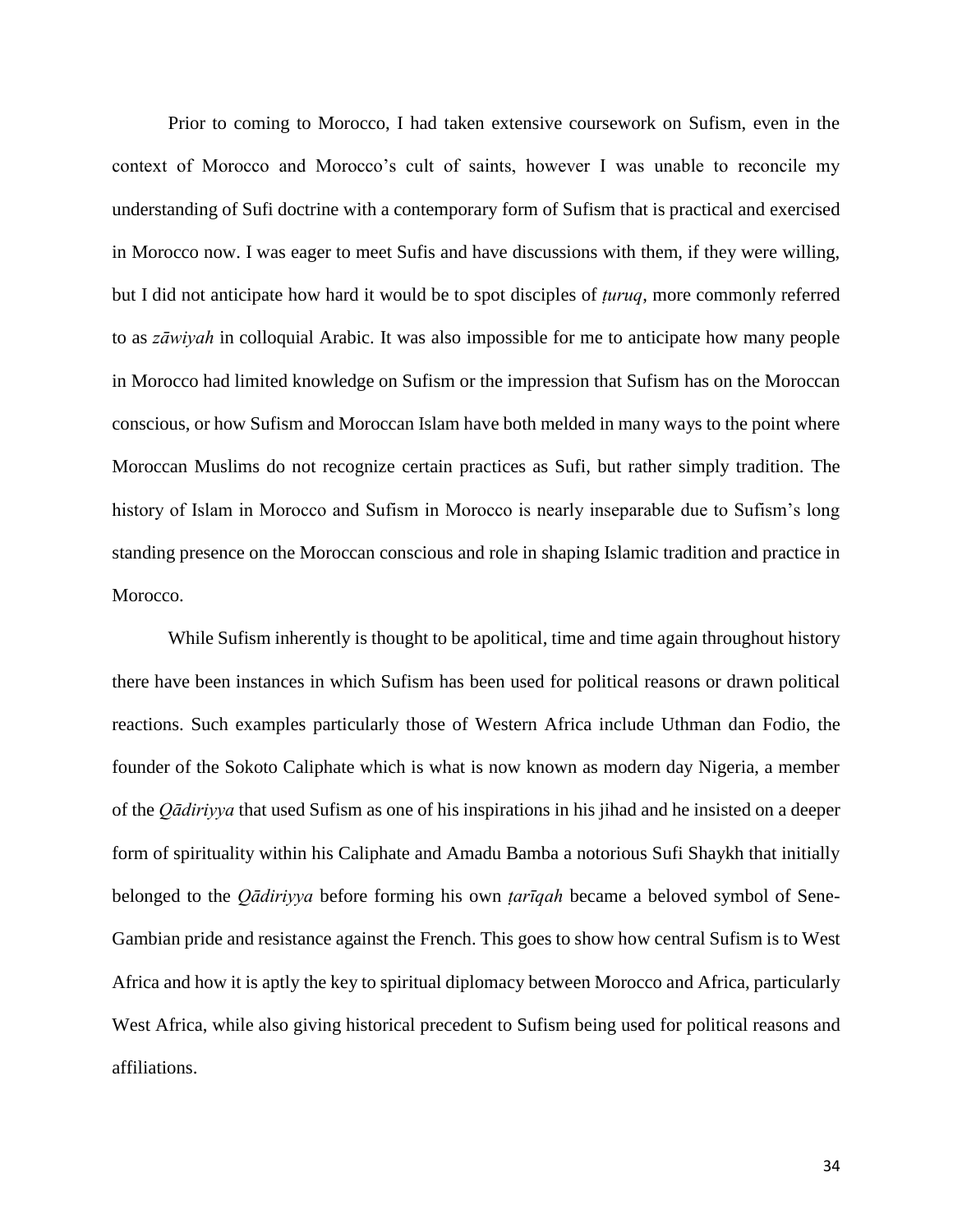Namely, the two *ṭuruq* that I decided to focus on that are instrumental both to spirituality within Morocco and in spiritual diplomacy are the *Qādiriyya Budshishiyya* and *Tijāniyya*. The *Qādiriyya Budshishiyya* have been incredibly significant to the de-radicalization of youth and the increase of tolerance within Moroccan Islam. It has masterfully branded itself as being contemporary in a pursuit to negate the stereotype of Sufism being archaic or superstitious and has been successful in recruiting across demographics, appealing to logic with an emphasis on the education of the soul. The *Tijāniyya* has been instrumental in extending Moroccan spirituality and influence over all regions where disciples of the *Tijāniyya* reside, both because of the founder's history with Morocco – teaching from and being buried in Fez – as well as the popularity of the *Tijāniyya ṭarīqah* in Morocco, establishing a sense of collectivity and unity between Morocco and sub-Saharan nations.

Luckily, I was able to get my feet on the ground and conduct a few interviews. I was able to gain three incredibly introspective, diverse, and integral perspectives – one as a scholar that studies Sufism, one as a Sufi that does not associate herself with a Moroccan tariqa, and one that is an intelligent student that does not know much about Sufism understanding only that much of Sufi practice has been infused into Moroccan Islamic tradition but unable to parse through it herself. These gave me a diverse scope to look through and helped to shape my understanding of Sufism in Morocco as being diverse, a relationship that is not always apparent or clear to Moroccans as well.

#### *Limitations and Future Research*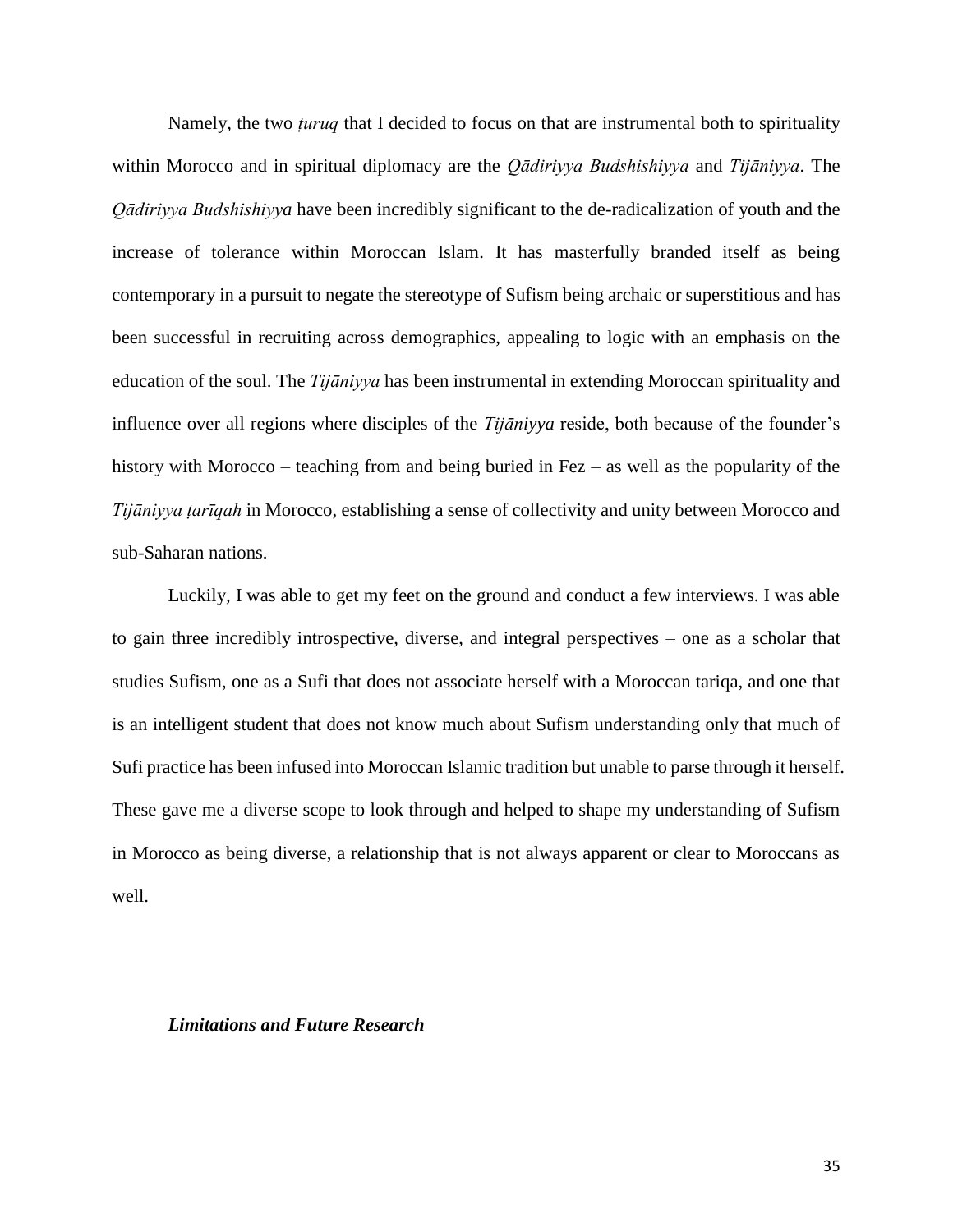I would be bereft to not acknowledge some of the limitations and walls that I encountered in the process of researching Sufism in Morocco. While I am eternally grateful for all of the opportunities that I have been fortunate enough to have access to, it is important for me to acknowledge the limitations in order to confront flaws in my own methodology and to pave ways for further research. As many of my peers may have found, the time constraint became a major limitation. At the beginning, a month felt like a long time to do everything that is necessary for a conducive research paper, however from the first day, I realized that the time I had was rather short, and that to truly do the topic of Sufism in Morocco justice, even with a slim focus on only one or two tariqa, much more times was needed. Not only to have more time to establish ethical connections and sources to interview, but to also establish connections within the *ṭuruq* that I chose to study in order to gain a more personal and direct insight, rather than impersonally through a website.

Along this vein, I wish that I had been able to conduct more interviews with those from different perspectives, especially with disciples that consider themselves affiliated with a Moroccan tariqa, however with my positionality as a non-Muslim girl and my time limit, it was quite hard for me to approach individuals. I also felt limited by my own discomfort in approaching Moroccans that I was unfamiliar with and to ask them extensively about a topic as sensitive as religion, I was unable to find the most ethical way to accomplish this feat. It also felt presumptuous if I were to approach certain Moroccans, believing that I would elicit a certain reaction from them on the topic of Sufism. However, I believe with the question of additional time, I may have been able to establish ethical contacts that would have been comfortable in speaking with me on Sufism in Morocco, ideally those that are part of a *ṭarīqah*. I feel that it would have behooved my research had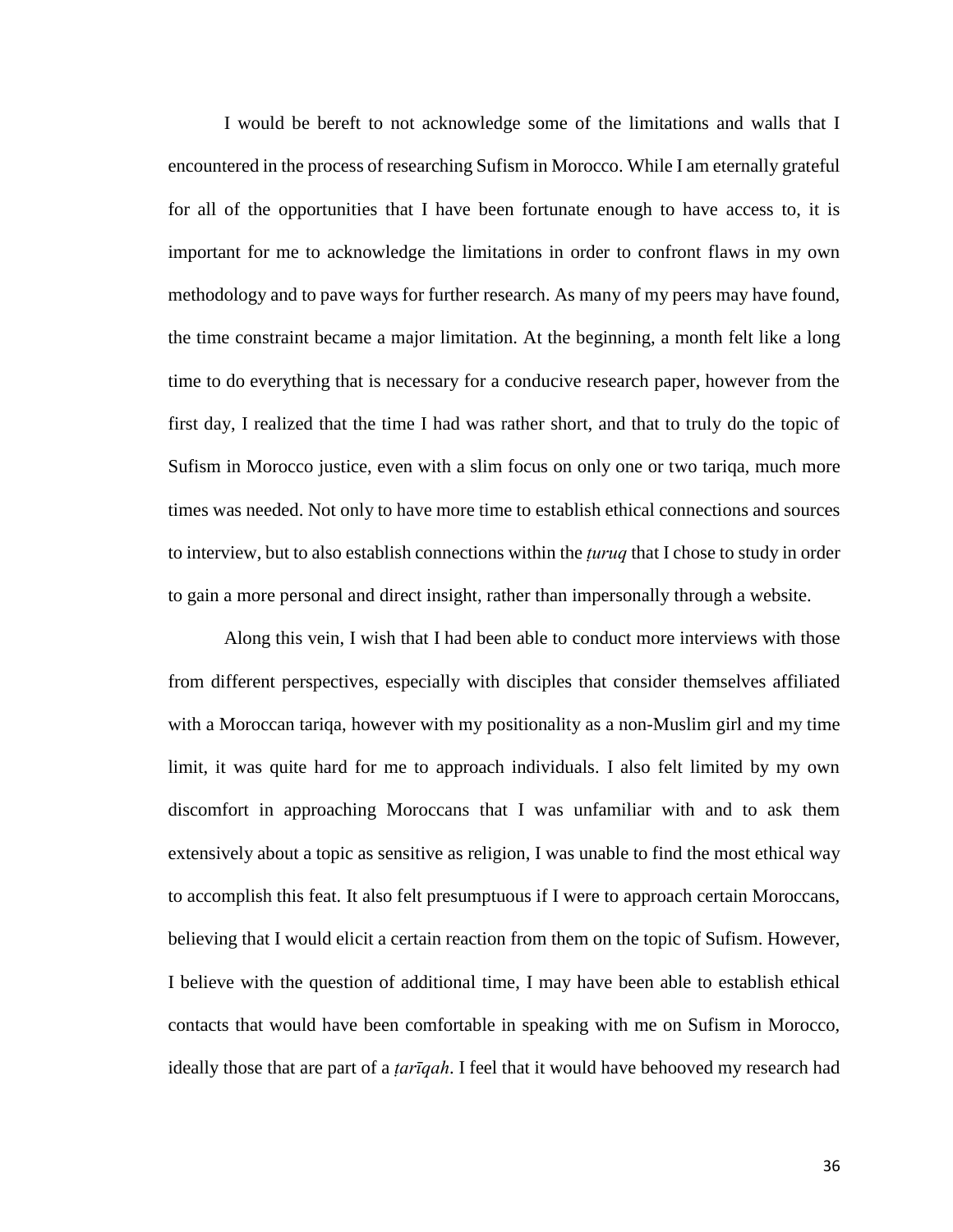I found members from the *Qādiriyya* and *Tijāniyya* that could speak to me on their tenants in a more personal manner and sobering perspective.

The interaction between Sufism in Morocco and religion and culture on the whole in Morocco is indubitable. Morocco has always had a historical contextualization of Sufism, and through time, many Sufi practices and ideals have become integrated into Moroccan Islam as well as Moroccan culture on the whole, to the point where many Moroccans that I have interacted with are unable to separate one from the other or trace certain practices back to their original Sufi context. While many Moroccans still do not know much about Sufism, they have received marginal side effects of living in a society that promotes Sufism, as increased spirituality is a trend seen with Moroccans, as well as increased tolerance, and a decrease in religious radicalization – especially of Moroccan youth, due to the alternative option of Sufism. However, it is important to acknowledge Sufism is also used as a political propaganda tool in order to make apolitical spirituality the form of Islamic spirituality in Morocco, but it is also necessary to beg the question of whether this perpetuation of Sufism as a tenant of Moroccan Islam will end up becoming a Frankenstein monster that ends up turning and what lasting legacies this era of contemporary Sufism may bring, a question that can only be answered with time.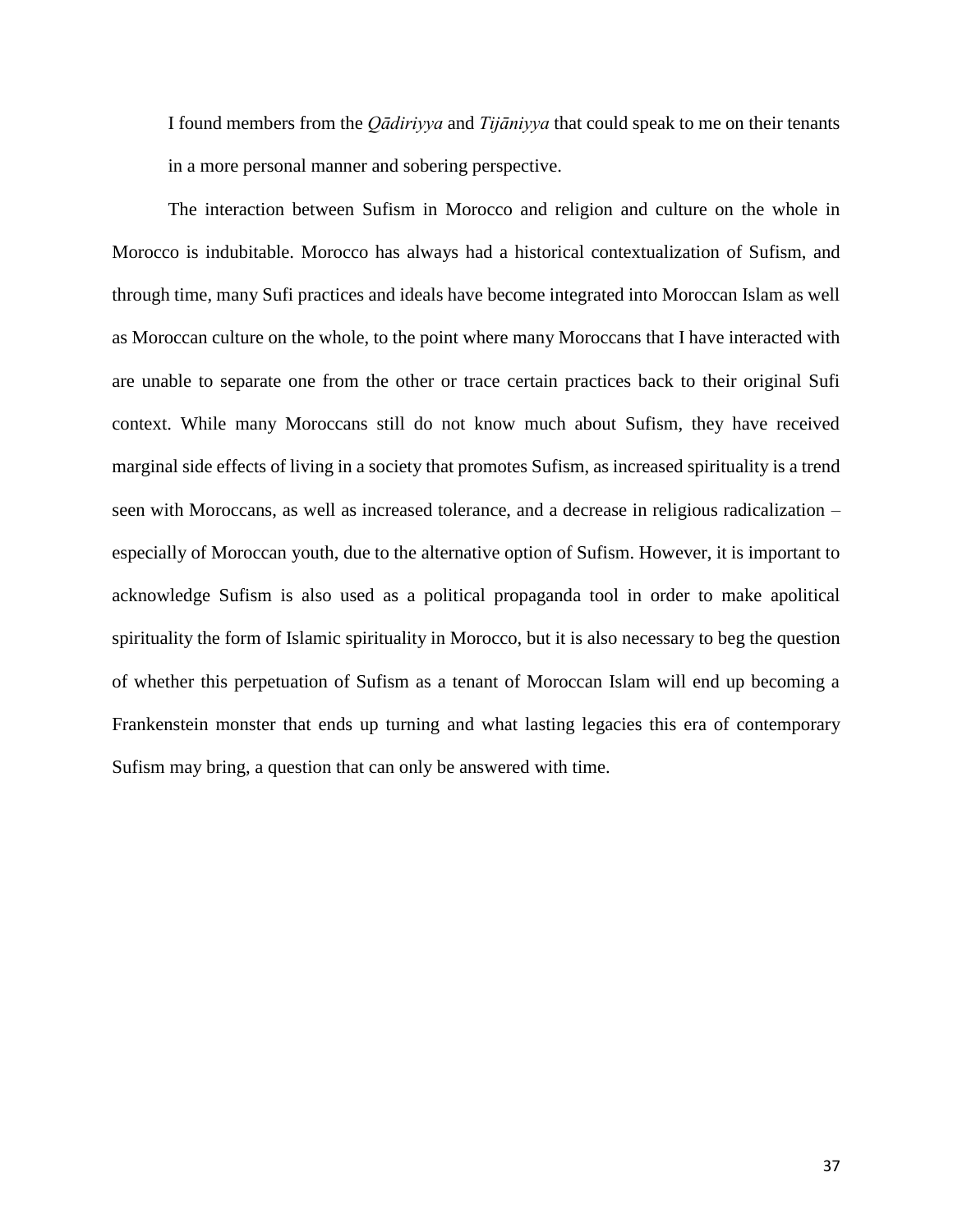# **Appendices:**

Appendix 1:

# *Consent Form*

أنا أفهم أنّ كل أشياء في هذه المقابلة هي لبحث ولكن باحثة هي لن تكتب اسمي في هذا البحث ولكنها يمكن أن أكتب عن أشياء أنني قالت. أفهم أنها ستحمي أسمي وهويّتي وأسمح لها بالكتابة الأشياء التي أكتبها أو أتحدثها. أفهم أنّ الباحثة ستسجلّ هذه المقابلة للترجم في المستقبل.

ــــــــــــــــــــــــــــــــــــــــــــــــــــــــــــــــــــــــــــــــــــ ــــــــــــــــــــــــــــــــــــــــــ

توقيع تاريخ

I understand that everything I say in this interview is for research purposes, however the researcher will not write my name in the research. She may write on the things that I said in the interview. I understand that she will protect my name and my identity and I permit her to write on the things I write and say. I understand that this interview may be recorded for translation purposes.

\_\_\_\_\_\_\_\_\_\_\_\_\_\_\_\_\_\_\_\_\_\_\_\_\_\_\_\_\_\_\_\_\_\_\_ \_\_\_\_\_\_\_\_\_\_\_\_\_\_\_\_\_

Signature Date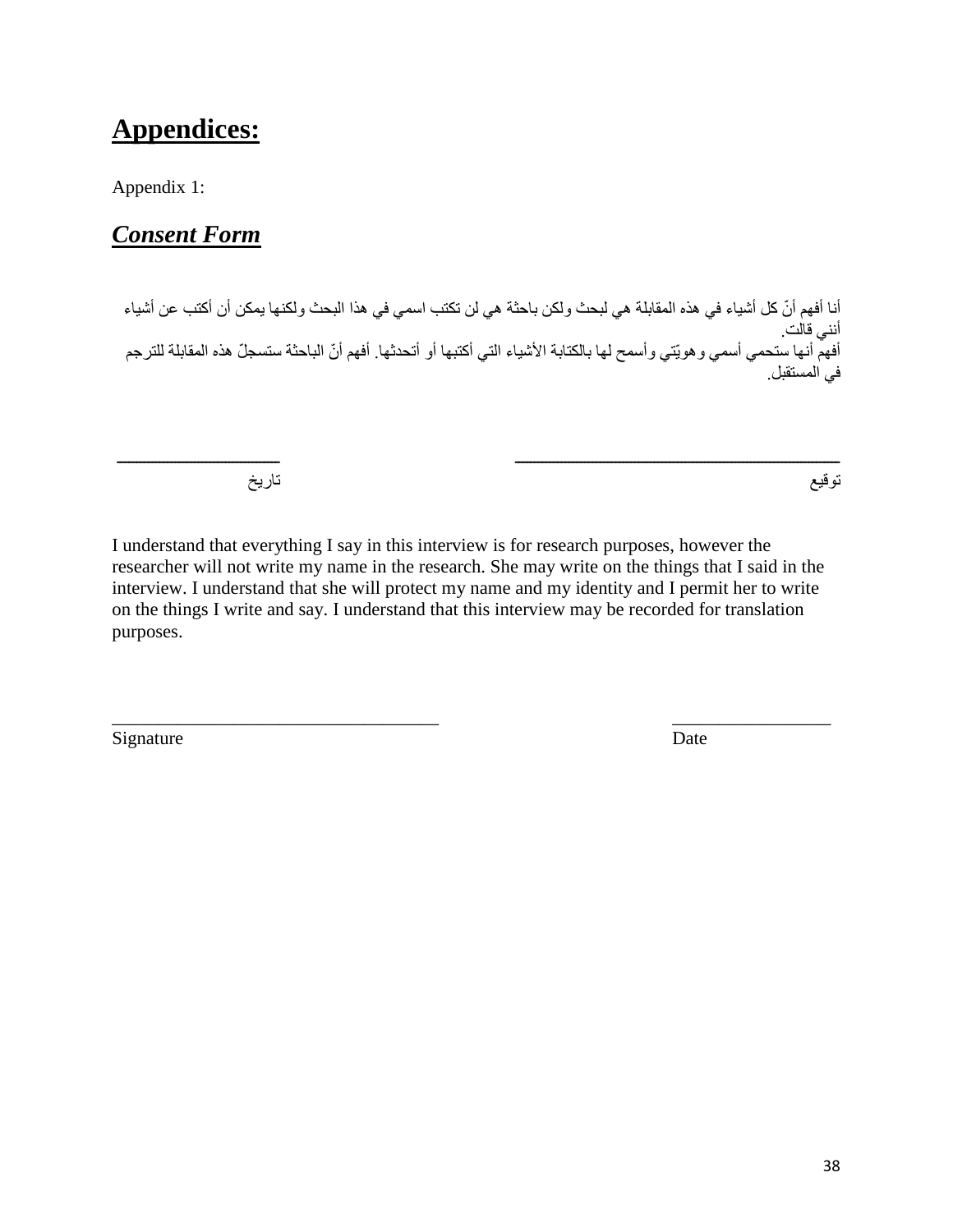Appendix 2:

# *Anonymous Interview on Sufism in Morocco (Base Questions)*

مقابلة مجهولة عن تصوف في المغرب

- Are you in a tariqa? If so, which one? أي طريقة؟ في أنت هل
	- What led you to decide to join this tariqa? How is this tariqa different from other ones?
		- لماذا قررت أن تلتحق بهذه الطريقة؟ هل هذه الطريقة مختلف عن طريقة أخرى ■
- What do you know about Sufism in Morocco? المغرب في تصوف عن ين/تعرف ماذا
	- Do you think it is different from Islam in the rest of the world?
		- بالنسبة لك، هل اإلسالم في المغرب مختلف عن االسالم في العالم اإلسالمي؟ كيف ■
	- What do you know more specifically on the Qadiriyya in Morocco? ○ ماذا تعرف/ين عن القادريه في المغرب؟
	- What do you know more specifically on the Tijaniyya in Morocco? ○ ماذا تعرف/ين عن التجانية في المغرب؟
- Do you think Sufism in Morocco is different from Sufism in other parts of the world? بالنسبة لك، هل تصوف في المغرب مختلف عن تصوف عن كل العالم اإلسالمي؟ كيف ○
- How much is Moroccan Islam influenced by Sufism in your opinion?
- ما هي العالقة بين تصوف واإلسالم في المغرب ●
- How much of Moroccan society on the whole is influenced by Sufism in your opinion?
- ما هي العالقة بين ثقافة المغربية وتصوف في المغرب؟ ●
- What is the relationship between Sufi tariqa and the Moroccan government?
	- ما هي العالقة بين تصوف وحكومة المغربية ○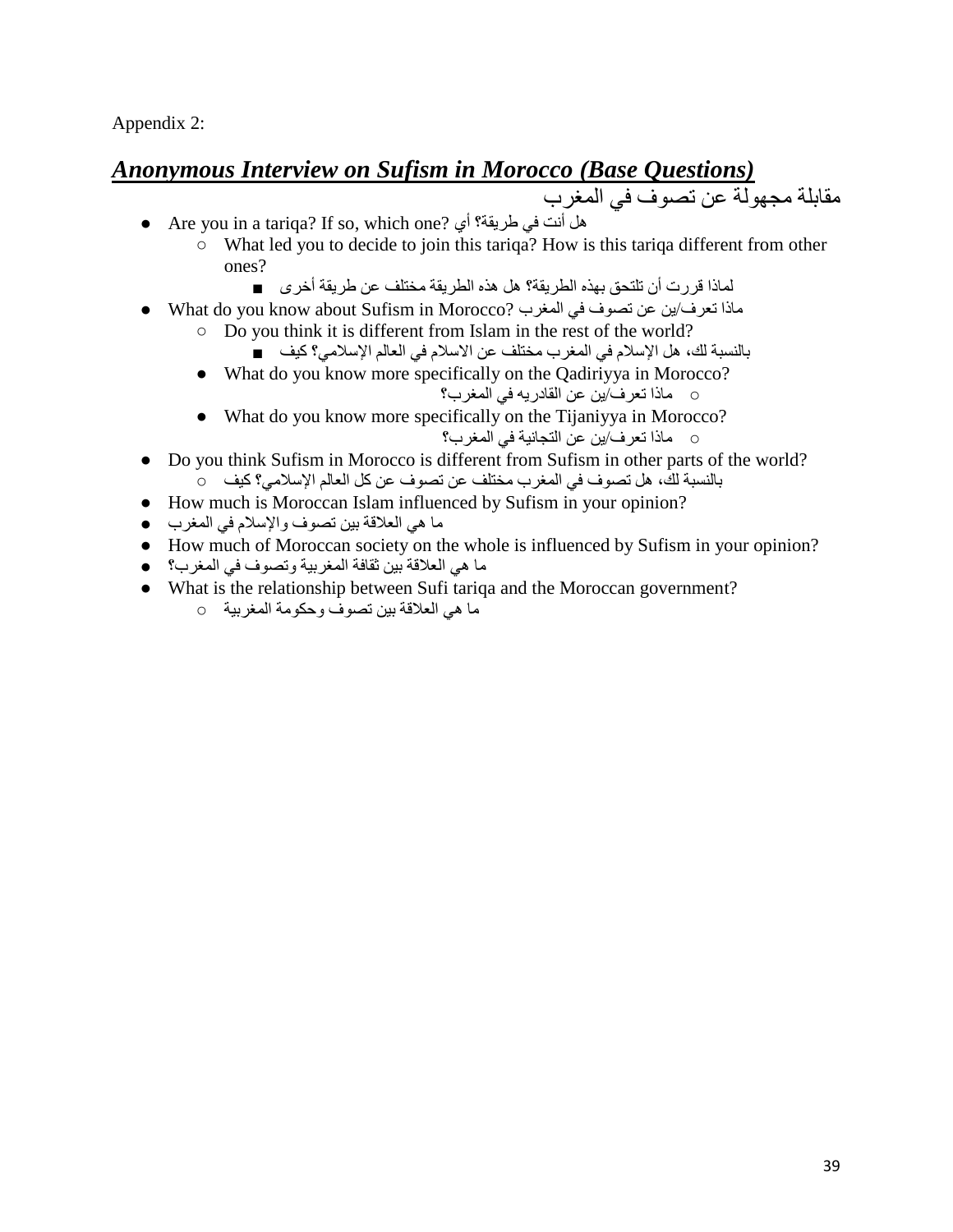### Appendix 3:

# *Questions for Rddad*

- 1. What is your academic/professional background?
	- a. How did you come to study Sufism?
- 2. What academic area in the study of Sufism do you specialize in?
- 3. Please describe Sufism in Morocco as you understand it
	- a. Could you please speak on the *Qādiriyya* in Morocco more specifically?
	- b. Could you please speak on the *Tijāniyya* in Morocco more specifically?